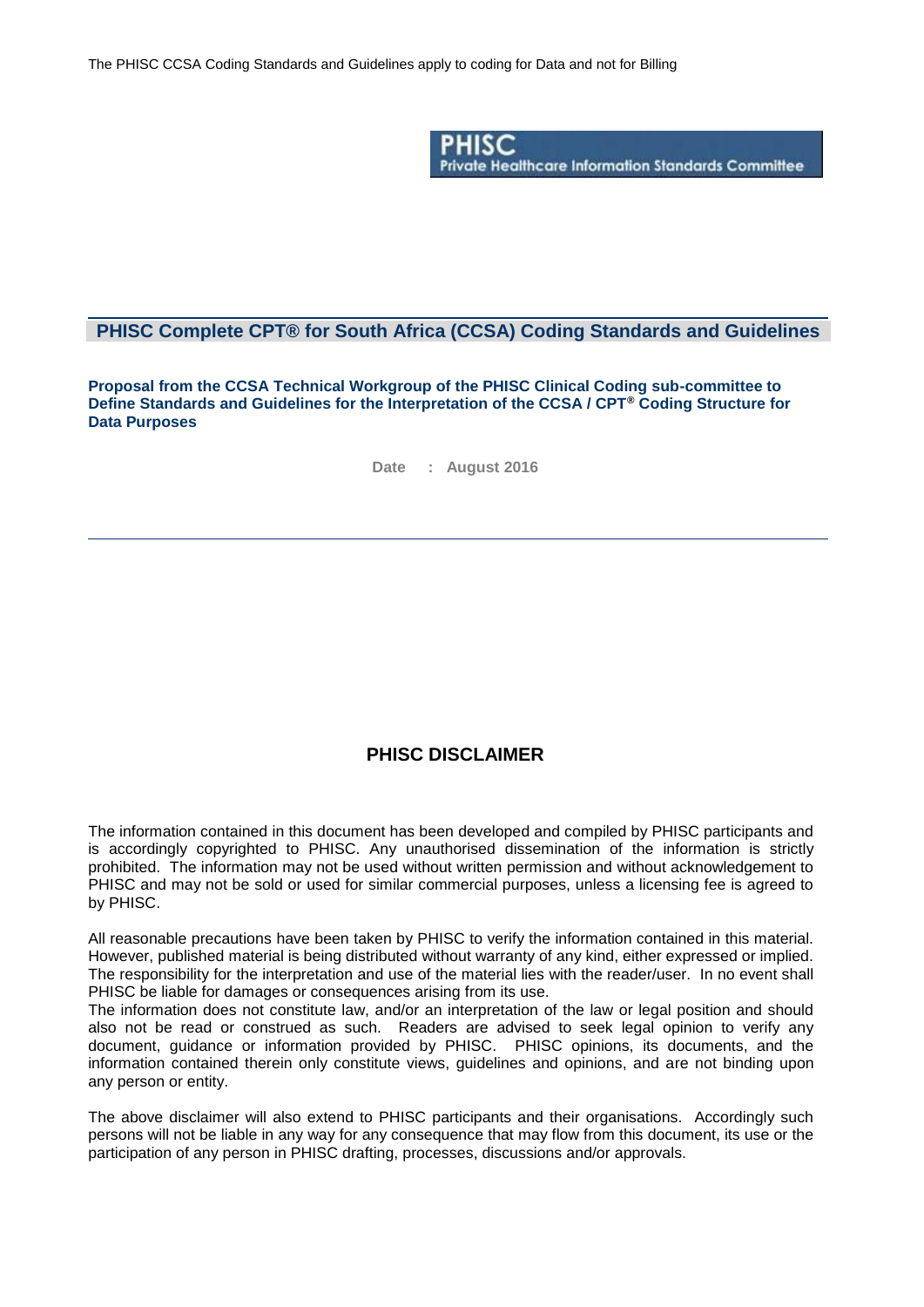# **Table of Contents**

| GPCS 0005 Updating of the PHISC CCSA Coding Standards and Guidelines Document 11           |  |
|--------------------------------------------------------------------------------------------|--|
|                                                                                            |  |
|                                                                                            |  |
| GPCS 0008 CCSA Code to be assigned when a procedure approach is not described as "open" or |  |
|                                                                                            |  |
| GPCS 0009 Coding of a Laparoscopic procedure which converts to an Open procedure 13        |  |
|                                                                                            |  |
|                                                                                            |  |
|                                                                                            |  |
|                                                                                            |  |
|                                                                                            |  |
|                                                                                            |  |
|                                                                                            |  |
|                                                                                            |  |
|                                                                                            |  |
|                                                                                            |  |
|                                                                                            |  |
|                                                                                            |  |
|                                                                                            |  |
|                                                                                            |  |
|                                                                                            |  |
|                                                                                            |  |
|                                                                                            |  |
|                                                                                            |  |
|                                                                                            |  |
|                                                                                            |  |
|                                                                                            |  |
|                                                                                            |  |
|                                                                                            |  |
|                                                                                            |  |
|                                                                                            |  |
|                                                                                            |  |
|                                                                                            |  |
|                                                                                            |  |
|                                                                                            |  |
|                                                                                            |  |
|                                                                                            |  |
|                                                                                            |  |

**PHISC CCSA Coding Standards and Guidelines, Version 5 as at August 2016 Compiled by the PHISC CCSA Technical Workgroup Copyright in the Complete CPT® for South Africa (CCSA) and its contents, vest in the South African Medical**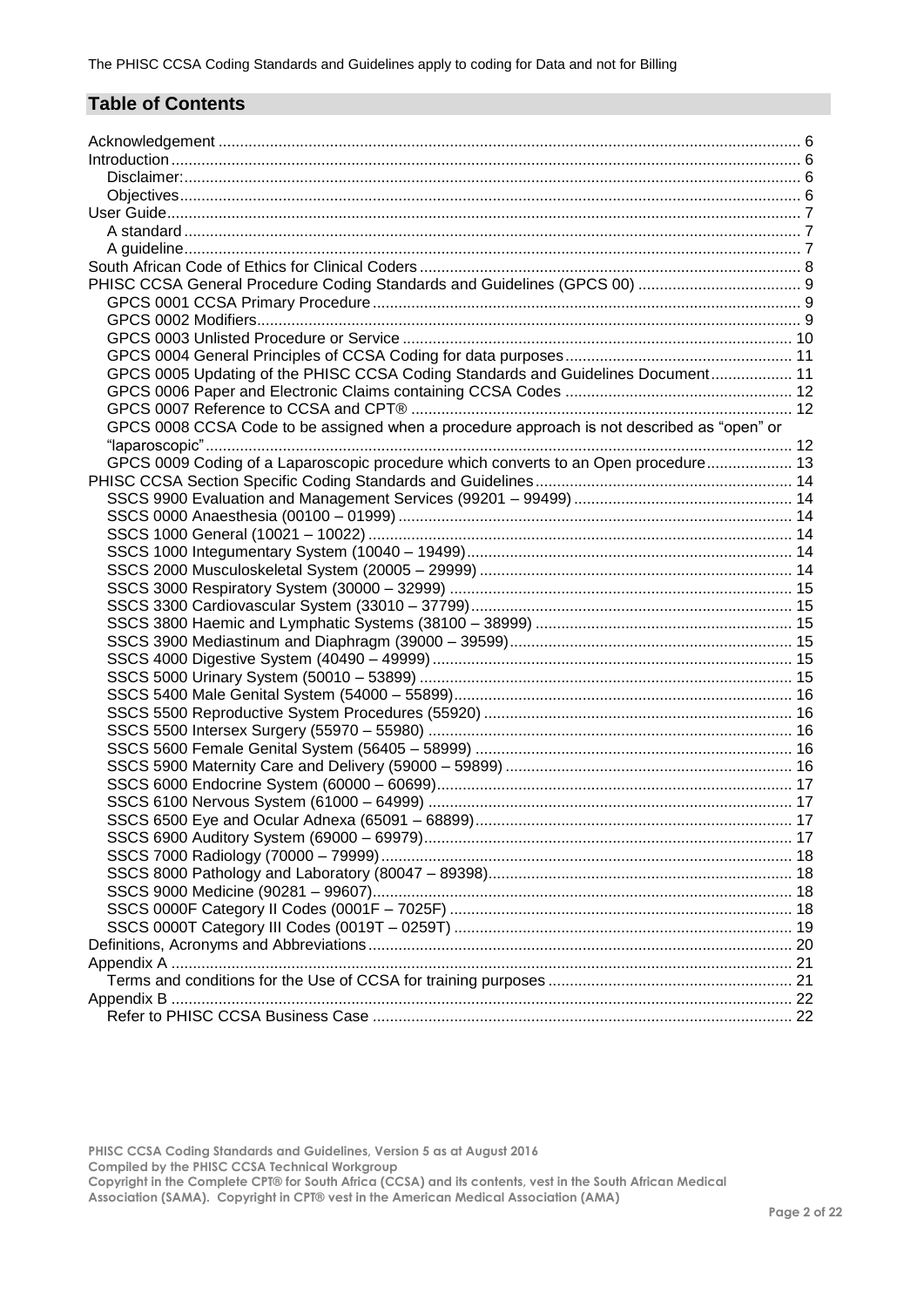## **Revision History**

| <b>Version</b>     | <b>Date</b> | <b>By Whom</b>       | <b>Changes</b>                                                                                        |
|--------------------|-------------|----------------------|-------------------------------------------------------------------------------------------------------|
| Draft 1            | 2012/02/16  | <b>Crystal Wahid</b> | Document creation after meeting held on the                                                           |
| version            |             |                      | 2012/01/25.                                                                                           |
| 1.00               |             |                      |                                                                                                       |
| Draft <sub>2</sub> | 2012/02/28  | <b>Crystal Wahid</b> | Changes to definition of procedure and primary                                                        |
| version            |             |                      | procedure. This is still under discussion.<br>Addition of examples - pending                          |
| 1.00               |             |                      | Addition of Appendix B.                                                                               |
| Draft <sub>3</sub> | 2012/02/28  | Luisa Whitelaw       | Note added on page 3 - CCSA training must<br>conform to the SAMA copyright review refer to            |
| version            |             |                      | Appendix A.                                                                                           |
| 1.00               |             |                      |                                                                                                       |
| Draft 3            | 2012/02/28  | Luisa Whitelaw       | Primary procedure - restructured reference<br>sentence - "Reference the SA ICD-10 Coding              |
| version            |             |                      | Standards Document for definition of a primary                                                        |
| 1.00               |             |                      | diagnosis".                                                                                           |
| Draft 3            | 2012/02/28  | Sithara Satiyadev    | The addition of "drug" to "specific ethical drug<br>used" to the Unlisted Procedure or Service        |
| version            |             |                      | standard.                                                                                             |
| 1.00               |             |                      |                                                                                                       |
| Draft 3            | 2012/04/12  | <b>Crystal Wahid</b> | 1) Version "2009" removed from GPCS 0002<br>Modifiers "POS (Place of Service) codes in                |
| version            |             |                      | AMA CPT® 2009 book".                                                                                  |
| 1.00               |             |                      | 2) GPCS 0002 Unlisted Procedure or Service                                                            |
|                    |             |                      | corrected to reflect GPCS 0003.                                                                       |
|                    |             |                      | 3) The following has been added:                                                                      |
|                    |             |                      | 1. GPCS 0004 General Principles of CCSA                                                               |
|                    |             |                      | Coding for data purposes<br>2. Section Specific Coding Standards and                                  |
|                    |             |                      | Guidelines                                                                                            |
|                    |             |                      | <b>SSCS XXXX Evaluation and</b><br>$\Omega$<br><b>Management Services</b>                             |
|                    |             |                      | <b>SSCS XXXX Anaesthesia</b><br>$\circ$                                                               |
|                    |             |                      | <b>SSCS XXXX Integumentary System</b><br>$\Omega$<br>SSCS XXXX Musculoskeletal System<br>$\circ$      |
| Draft 4            | 2012/04/18  | Penny Mekgwe         | Suggestion for the Numbering System - use the                                                         |
| version            |             |                      | numbering as per first code in that section to<br>the nearest zero so that there is a bit of logic to |
| 1.00               |             |                      | the numbering.                                                                                        |
| Draft 4            | 2012/04/18  | Sithara Satiyadev    | Edits to the documents and the addition of                                                            |
| version            |             |                      | SSCS 3000 Respiratory System and SSCS<br>6900 Auditory System.                                        |
| 1.00               |             |                      |                                                                                                       |
| Draft 4            | 2012/04/24  | Fundiswa Maqula      | Edits to the disclaimer added as per the                                                              |
| version            |             |                      | business case.                                                                                        |
| 1.00               |             |                      |                                                                                                       |

**PHISC CCSA Coding Standards and Guidelines, Version 5 as at August 2016**

**Compiled by the PHISC CCSA Technical Workgroup**

**Copyright in the Complete CPT® for South Africa (CCSA) and its contents, vest in the South African Medical**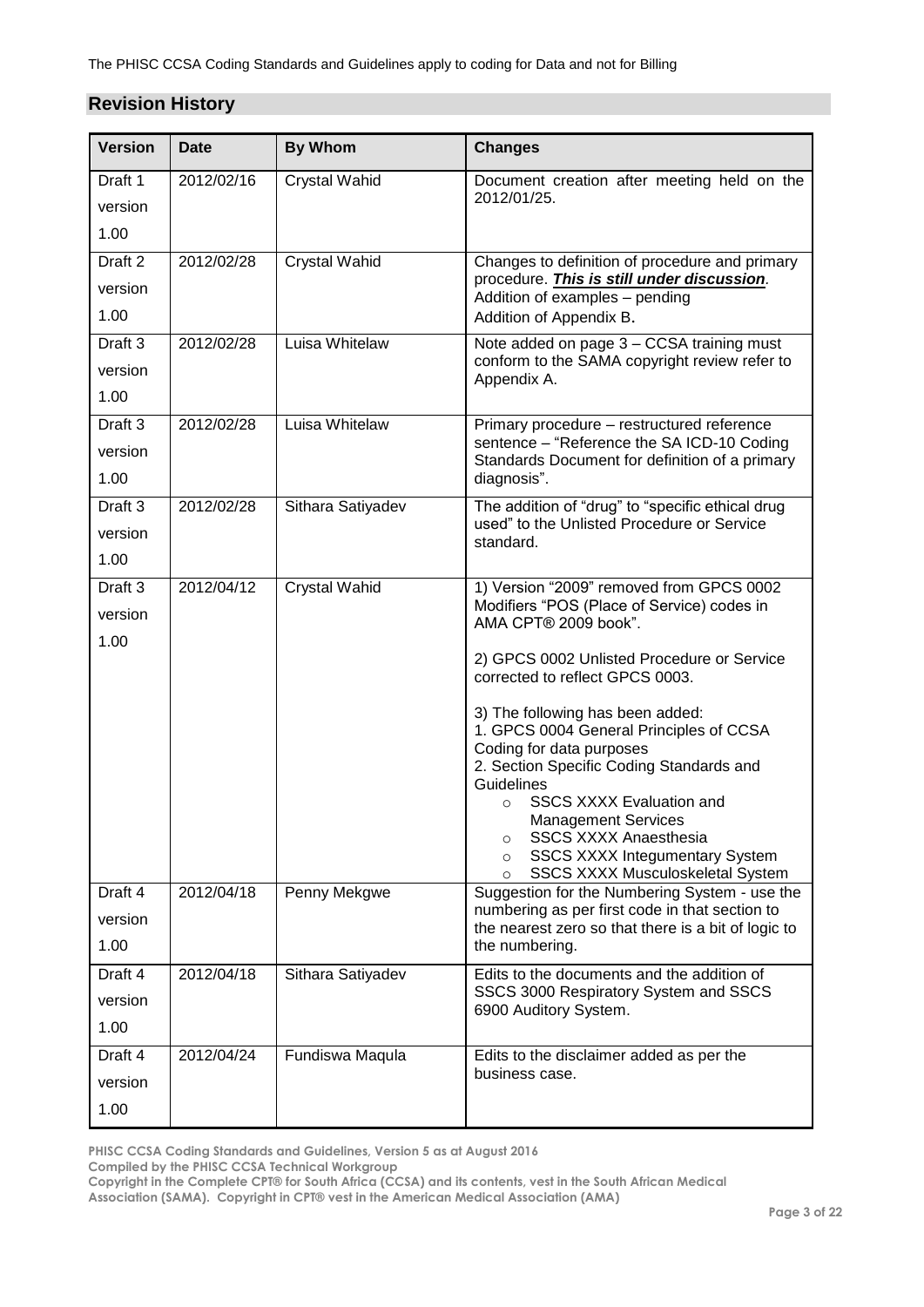| <b>Version</b>                        | <b>Date</b> | <b>By Whom</b>                                                 | <b>Changes</b>                                                                                                                                             |
|---------------------------------------|-------------|----------------------------------------------------------------|------------------------------------------------------------------------------------------------------------------------------------------------------------|
| Draft 4<br>version<br>1.00            | 2012/04/25  | Lynette Van Niekerk                                            | Addition of SSCS 5400 Male Genital System.                                                                                                                 |
| Draft 4<br>version<br>1.00            | 2012/04/28  | <b>Lynet Clarke</b>                                            | Addition of information on the documentation of<br>medical records.                                                                                        |
| Draft 4<br>version<br>1.00            | 2012/04/30  | Leonie Maritz                                                  | Addition of SSCS 3300 Cardiovascular System.                                                                                                               |
| Draft 4<br>version<br>1.00            | 2012/04/30  | Luisa Whitelaw                                                 | Addition of SSCS 6100 Nervous System.                                                                                                                      |
| Draft 4<br>version<br>1.00            | 2012/04/30  | Mari McLeod                                                    | Addition of SSCS 3800 Haemic and Lymphatic<br>Systems and SSCS 3900 Mediastinum and<br>Diaphragm.                                                          |
| Draft 4<br>version<br>1.00            | 2012/05/03  | <b>Sheryl Mulder</b>                                           | Correction to the definition of COIDA below<br>definitions, acronyms and abbreviations.                                                                    |
| Draft 4<br>version<br>1.00            | 2012/05/03  | <b>Crystal Wahid</b>                                           | Addition of SSCS 5600 Female Genital System<br>and SSCS 5600 Maternity Care and Delivery<br>Addition of an example to SSCS 2000<br>Musculoskeletal System. |
| Draft 4<br>version<br>1.00            | 2012/05/04  | Lelanie Agenbag                                                | Addition of SSCS 5000 Urinary System and<br>SSCS 5500 Intersex Surgery.                                                                                    |
| Draft 4<br>version<br>1.00            | 2012/05/04  | Elaine Sauls and Lynet<br>Clarke                               | Addition of SSCS 4000 Digestive System and<br>SSCS 6500 Eye and Ocular Adnexa.                                                                             |
| Draft 4<br>version<br>1.00            | 2012/05/04  | Faith Barter, Sheryl<br><b>Mulder and Silvia</b><br>Grobbelaar | Addition of SSCS 6000 Endocrine System and<br>addition to SSCS 5400 Male Genital System.                                                                   |
| Draft 4<br>version<br>1.00            | 2012/05/18  | <b>Crystal Wahid</b>                                           | Addition of feedback received from Maria van<br>der Walt, Mari McLeod, Lelanie Agenbag and<br>Sithara Satiyadev.                                           |
| Draft <sub>5</sub><br>version<br>1.00 | 2012/05/23  | <b>Crystal Wahid</b>                                           | Amendments as per feedback received from<br>Lyn Hanmer.                                                                                                    |

**PHISC CCSA Coding Standards and Guidelines, Version 5 as at August 2016**

**Compiled by the PHISC CCSA Technical Workgroup**

**Copyright in the Complete CPT® for South Africa (CCSA) and its contents, vest in the South African Medical**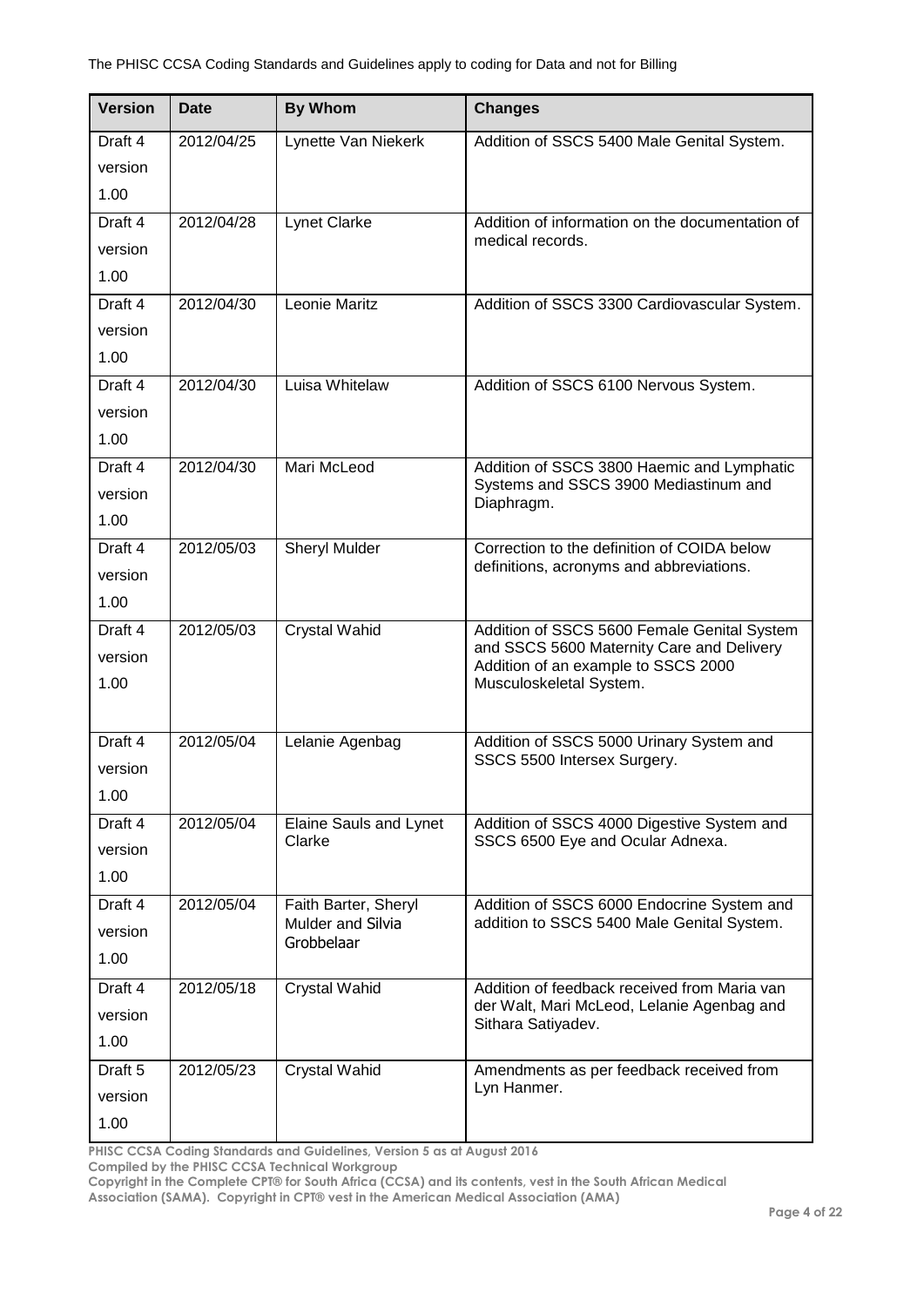| <b>Version</b>                        | <b>Date</b> | <b>By Whom</b>       | <b>Changes</b>                                                                                                                             |
|---------------------------------------|-------------|----------------------|--------------------------------------------------------------------------------------------------------------------------------------------|
| Draft 5<br>version<br>1.00            | 2012/05/23  | <b>Crystal Wahid</b> | Updates and corrections as per the CCSA<br>Technical Workgroup meeting held on the<br>23/05/2012.                                          |
| Draft <sub>6</sub><br>version<br>1.00 | 2012/06/28  | <b>Crystal Wahid</b> | Updates and corrections as per the CCSA<br>Technical Workgroup meeting held on the<br>28/06/2012.                                          |
| Draft 7<br>version<br>1.00            | 2012/07/25  | <b>Crystal Wahid</b> | Updates and corrections as per the CCSA<br>Technical Workgroup meeting held on the<br>25/07/2012.                                          |
| Draft 8<br>version<br>1.00            | 2012/09/05  | <b>Crystal Wahid</b> | Addition of feedback received from Luisa<br>Whitelaw, Faith Barter, Melanie Smith, Heloise<br>Theron, Marianne Prinsloo and Crystal Wahid. |
| Draft 9<br>version<br>1.00            | 2012/09/12  | <b>Crystal Wahid</b> | Updates and corrections as per the CCSA<br>Technical Workgroup meeting held on the<br>12/09/2012.                                          |
| Draft 9<br>version<br>1.00            | 2012/10/12  | <b>Crystal Wahid</b> | Amendments as per feedback received.                                                                                                       |
| Draft 9<br>version<br>1.00            | 2012/11/19  | Penny Mekgwe         | "Use" removed from point 4 on page 11                                                                                                      |
| Draft 1<br>version<br>2.00            | 2013/09/16  | <b>Crystal Wahid</b> | Updated "Code of Ethics for Clinical Coders"<br>and additions made as per the "Items for<br>Discussion" document.                          |
| Draft 1<br>version<br>3.00            | 2014/05/09  | <b>Crystal Wahid</b> | Updated as per the "Items for Discussion"<br>document.                                                                                     |
| Draft 1<br>version<br>4.00            | 2015/06/01  | <b>Crystal Wahid</b> | Updated as per the "Items for Discussion"<br>document.                                                                                     |
| Version<br>5                          | 2016/01/01  | <b>Crystal Wahid</b> | Updated as per the "Items for Discussion"<br>document dated July 2016                                                                      |

**PHISC CCSA Coding Standards and Guidelines, Version 5 as at August 2016**

**Compiled by the PHISC CCSA Technical Workgroup**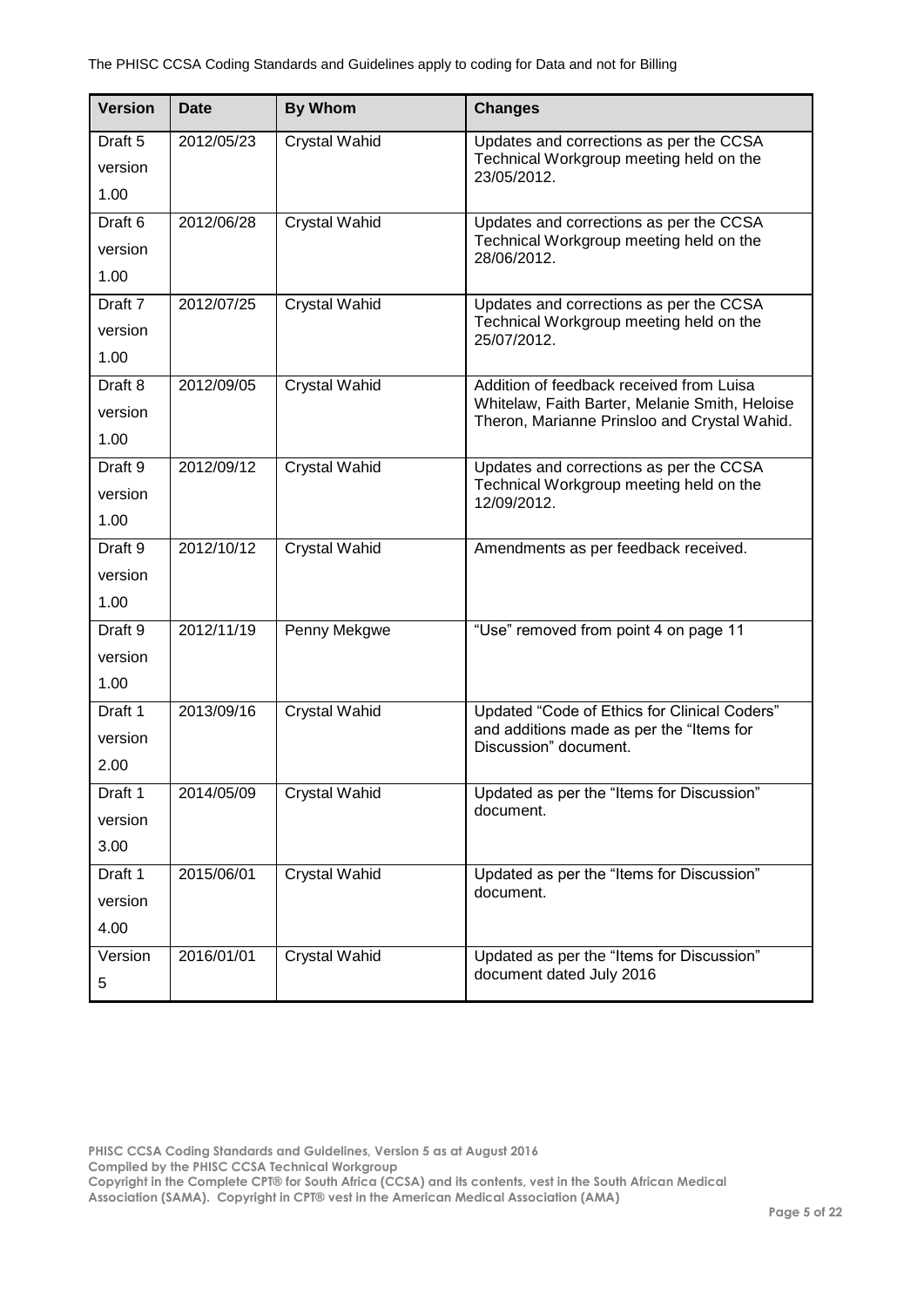#### <span id="page-5-0"></span>**Acknowledgement**

The PHISC Complete CPT® for South Africa (CCSA) Coding Standards have been agreed and compiled by the PHISC CCSA Technical Workgroup. Acknowledgment and thanks to the members for their contribution and efforts in making this document possible.

#### <span id="page-5-1"></span>**Introduction**

This document has been compiled with the aim of documenting all coding standards and guidelines for the use of CCSA for data purposes as agreed on by the PHISC CCSA Technical Workgroup.

### **Coding Standards are**:

- 1. Developed to assist the clinical coder.
- 2. Developed to keep a record of and track coding standards and guidelines as agreed on by PHISC.
- 3. To be used concurrently with the CCSA coding rules and training material.

#### <span id="page-5-2"></span>**Disclaimer:**

The CCSA Coding Standards and Guidelines apply to coding for Data purposes. These Coding Standards and Guidelines do not cater for billing.

**PHISC is not recommending the use of CCSA as a national procedural coding standard and therefore this document and the Workgroup will not address, discuss or make any recommendations towards the national procedural coding schema.**

Note: Any persons/trainers facilitating CCSA training must conform to the copyright review requirements of the South African Medical Association (SAMA); see Appendix A for details.

#### <span id="page-5-3"></span>**Objectives**

The following matrix describes the main objectives of the PHISC CCSA Technical Workgroup:

| O1.              | Align the interpretation and usage of CCSA as the procedural coding schema for data purposes     |                                                                                    |  |  |
|------------------|--------------------------------------------------------------------------------------------------|------------------------------------------------------------------------------------|--|--|
|                  | with the training requirements defined by the Coding Qualification.                              |                                                                                    |  |  |
|                  |                                                                                                  |                                                                                    |  |  |
| O <sub>2</sub> . | Formulate interpretation guidelines and standards for CCSA coding to be used in the SA           |                                                                                    |  |  |
|                  | healthcare sector solely for data purposes. (Applicable to the relevant software used by medical |                                                                                    |  |  |
|                  | schemes / medical scheme administrators and health establishments e.g. hospitals,)               |                                                                                    |  |  |
|                  | The defined interpretation guidelines and standards will be published as a document<br>O2.1      |                                                                                    |  |  |
|                  |                                                                                                  | on the PHISC web site (www.phisc.org.za).                                          |  |  |
|                  | O <sub>2.2</sub>                                                                                 | No standards, guidelines and / or recommendations will be defined for the usage of |  |  |
|                  |                                                                                                  | CCSA as the national procedural coding schema.                                     |  |  |
|                  | O <sub>2.3</sub>                                                                                 | No standards, guidelines and / or recommendations will be defined for the usage of |  |  |
|                  |                                                                                                  | any procedural coding schemas other than CCSA.                                     |  |  |
|                  |                                                                                                  |                                                                                    |  |  |
| O3.              |                                                                                                  | Develop related messaging content standards (data dictionary) for data purposes.   |  |  |
|                  |                                                                                                  |                                                                                    |  |  |
|                  |                                                                                                  | The message content standard for CCSA could be used to support the development of  |  |  |
|                  | electronic messages such as claim authorisation requests and hospital claims and could           |                                                                                    |  |  |
|                  | include, but is not limited to, the specification of data element separator standards, and the   |                                                                                    |  |  |
|                  | inclusion or exclusion of procedural code descriptions.                                          |                                                                                    |  |  |
|                  |                                                                                                  |                                                                                    |  |  |
| O4.              | Align all interpretation guidelines and standards for CCSA usage as closely as possible to the   |                                                                                    |  |  |
|                  |                                                                                                  | existing AMA and CCSA rules.                                                       |  |  |
|                  |                                                                                                  |                                                                                    |  |  |

**PHISC CCSA Coding Standards and Guidelines, Version 5 as at August 2016**

**Compiled by the PHISC CCSA Technical Workgroup**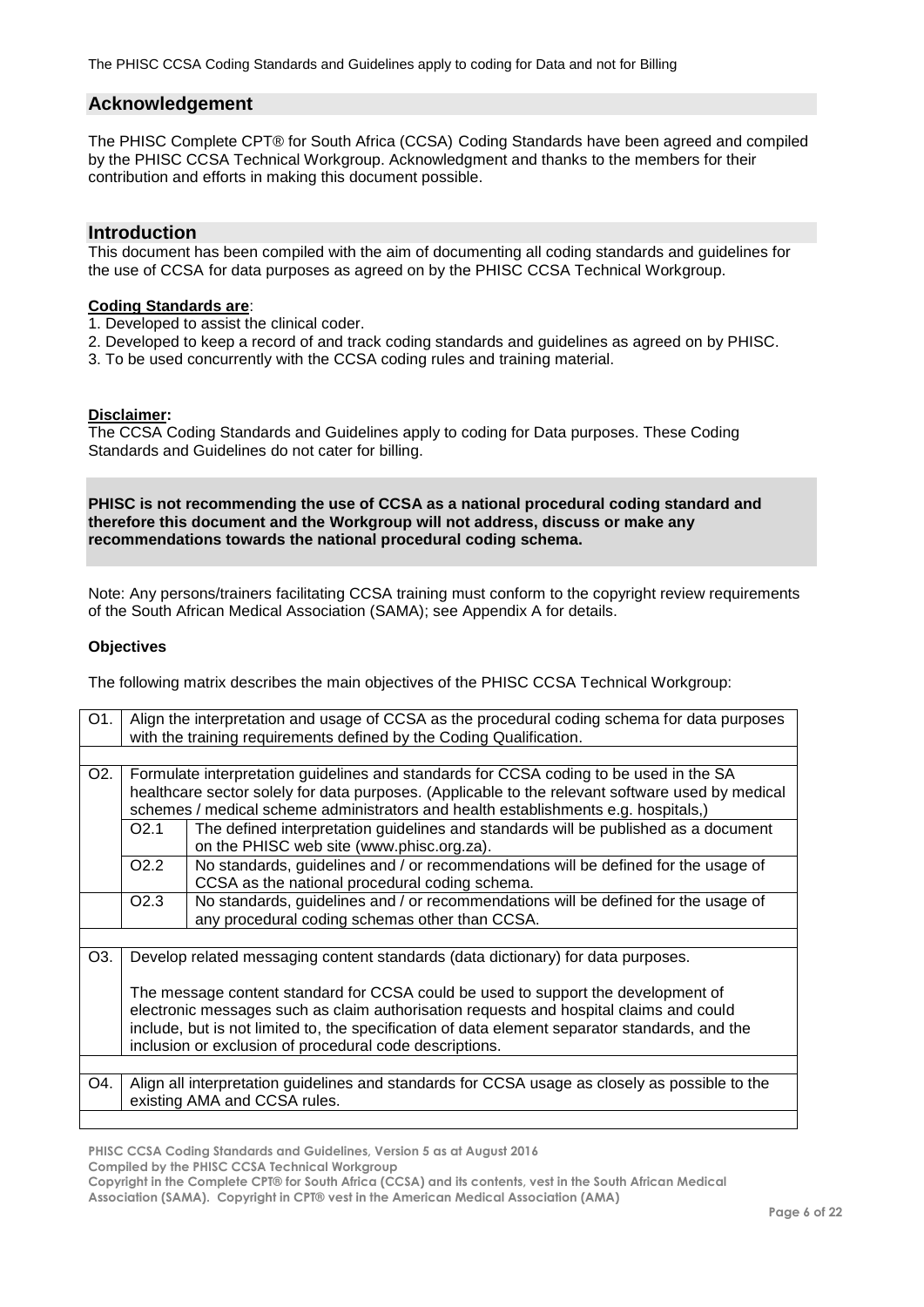## <span id="page-6-0"></span>**User Guide**

#### <span id="page-6-1"></span>**A standard**

- a specification by which something may be tested or measured (specification details describing something to be done)
- the required level of quality

#### <span id="page-6-2"></span>**A guideline**

a statement of principle giving general guidance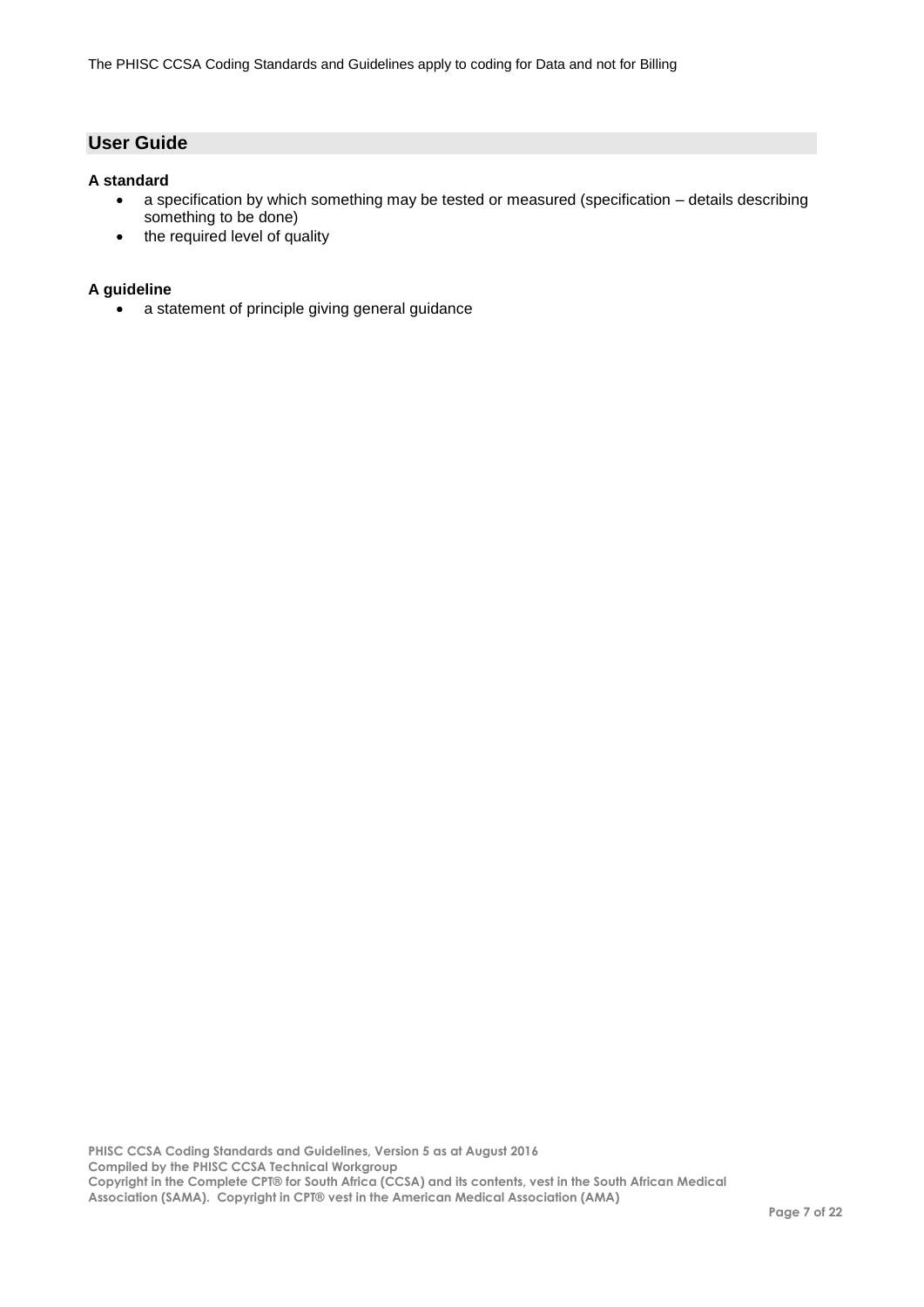### <span id="page-7-0"></span>**South African Code of Ethics for Clinical Coders**

#### **Application of this Code**

This Code applies to all persons doing clinical coding, irrespective of their background, experience, training or sector of work.

#### **Coder's Ethical Principles**

- 1) Clinical Coders shall be dedicated to providing the highest standard of clinical coding and billing services to their employers, clients and patients.
- 2) Clinical coders shall perform their work with honesty, attentiveness, responsibility and not exploit professional or other relationships with employers, employees, clients and patients for personal or undue commercial gain.
- 3) Clinical coders shall refuse to participate in or conceal any illegal, unlawful or unethical processes or procedures relating to coding or any aspect thereof.
- 4) Clinical coders shall participate in ongoing education to ensure that skills and knowledge meet the appropriate level of competence.
- 5) Clinical coders shall observe policies and legal requirements regarding patient consent, confidentiality and processing of patient-related clinical information and all personal information.
- 6) Clinical coders shall apply the South Africa Coding Standards and other official reporting requirements for the purposes of Clinical Coding, within what is lawful and ethical.
- 7) Clinical Coders should only assign and report codes that are clearly and consistently supported by practitioner documentation in the healthcare record.
- 8) Clinical coders shall ensure that clinical record content justifies selection of diagnosis, procedures and treatment, consulting clinicians as appropriate.
- 9) Clinical coders shall participate in quality improvement activities to ensure that the quality of coding supports the use of data for research, planning, evaluation and reimbursement, in the spirit of mutual respect for colleagues.
- 10) Clinical coders must strive to maintain and enhance the dignity, status competence and standards of coding for professional services.
- 11) Clinical coders shall resolve conflicts and interpretational issues in a manner that is transparent, professional and constructive, and seek guidance from professional bodies when in doubt.
- 12) Clinical coders shall raise matters of unprofessional coding, or coding in contravention of this code with the appropriate authorities, and not victimize any coder who exercises this right.

#### **References:**

Code of Ethics for Clinical Coders (Australia), the National Centre for Classification in Health (NCCH) Coders Code of Conduct, United Kingdom (UK) Code of Ethical Standards, American Academy of Professional Coders (AAPC)

**PHISC CCSA Coding Standards and Guidelines, Version 5 as at August 2016 Compiled by the PHISC CCSA Technical Workgroup Copyright in the Complete CPT® for South Africa (CCSA) and its contents, vest in the South African Medical**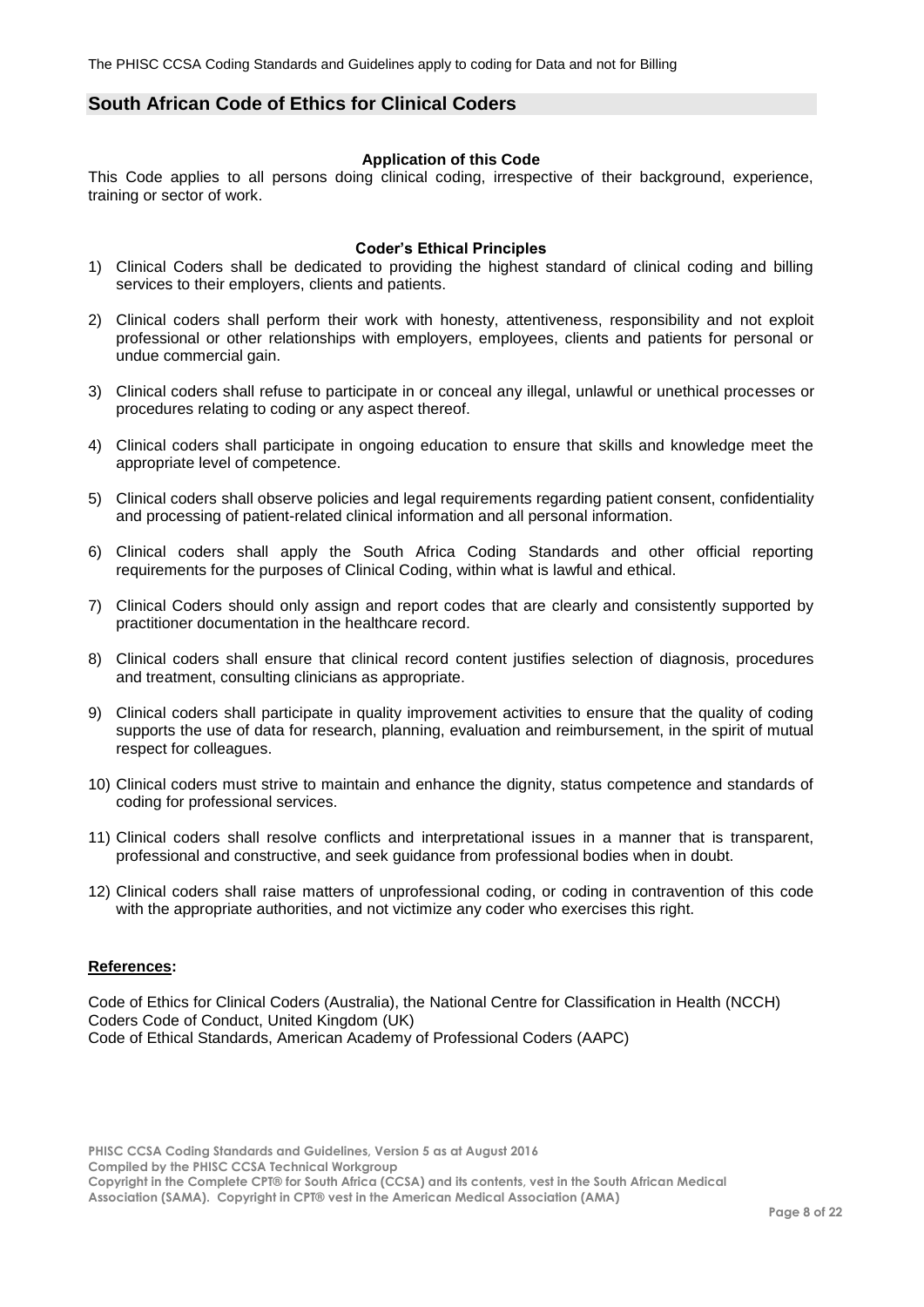### <span id="page-8-0"></span>**PHISC CCSA General Procedure Coding Standards and Guidelines (GPCS 00)**

## <span id="page-8-1"></span>**GPCS** 0001 **CCSA Primary Procedure<sup>1</sup>**

#### **Definition of a Procedure**

A procedure is defined as any clinical healthcare intervention.

#### **The primary procedure is defined as follows:**

1. The main healthcare intervention primarily responsible for the patient's need for treatment or investigation at the end of the episode of healthcare.

2. The primary procedure is usually, but not necessarily, related to the primary diagnosis. (Reference the SA ICD-10 Morbidity Coding Standards and Guidelines document for the definition of a primary diagnosis.)

3. If there are multiple procedures, the most complex procedure is usually chosen as the primary procedure.

4. If there appear to be two main procedures, then

- the one most related to the primary diagnosis should be selected as the primary procedure
- default to the first procedure listed or the one that is most resource intense if both are related to the primary diagnosis
- default to the first procedure listed or the one that is most resource intense if neither are related to the primary diagnosis

5. CCSA codes are used for data purposes and within contractual agreements between Funders and Providers of Healthcare for reimbursement. Relative Value Units (RVU's) can be used to determine the primary procedure within contractual agreements between Funders and Providers of Healthcare. Outside of contractual agreements, refer back to the primary procedure definition (GPCS 0001 Primary Procedure).

### <span id="page-8-2"></span>**GPCS** 0002 **Modifiers**

- CCSA modifiers can be presented and stored as a five-digit code (099xx) or as a suffix to the procedural code (xxxxx-xx) The agreed standard is to use the five-digit code (099xx).
- Modifiers are used for information purposes in the data environment.
- Sequencing of modifiers A modifier should always follow the code that it is modifying. There is no specific sequencing for more than one modifier per procedure.

### Example:

 $\overline{a}$ 

Bilateral total hip replacement PPX: 27130 Arthroplasty, acetabular and proximal femoral prosthetic replacement (total hip arthroplasty), with or without autograft or allograft SPX: 09950 Bilateral Procedure

**PHISC CCSA Coding Standards and Guidelines, Version 5 as at August 2016 Compiled by the PHISC CCSA Technical Workgroup**

<sup>1</sup> There can only be **one** Primary Procedure at the end of the episode of healthcare, primarily responsible for the patient's need for treatment or investigation.

**Copyright in the Complete CPT® for South Africa (CCSA) and its contents, vest in the South African Medical Association (SAMA). Copyright in CPT® vest in the American Medical Association (AMA)**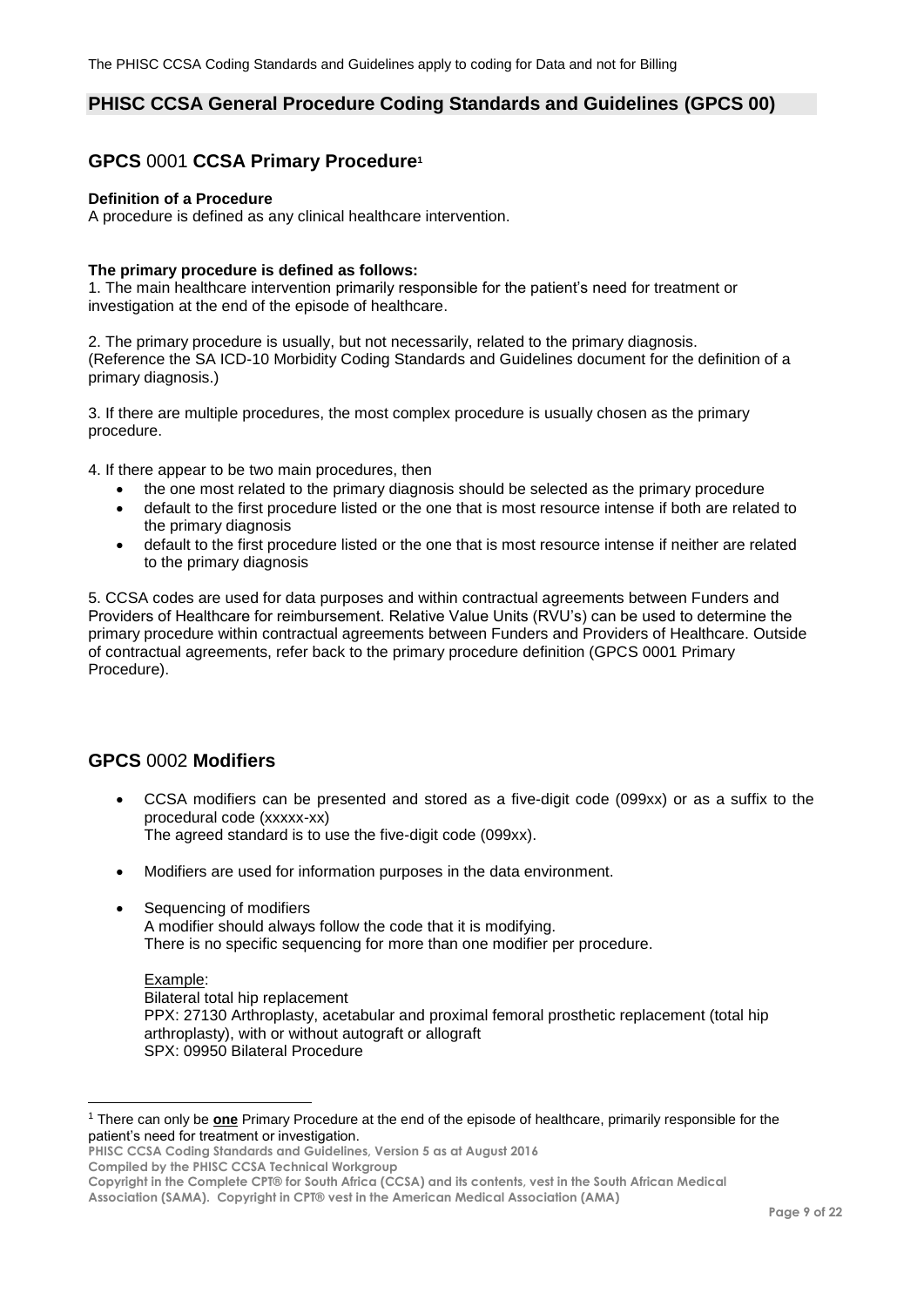The following modifiers will not be used: Modifier 99 (if multiple modifiers are applicable to one procedure code, then they should be listed individually) Physical status modifiers (applies mainly to anaesthetic billing) Discipline code indicators POS (Place of Service) codes in AMA CPT® book

## <span id="page-9-0"></span>**GPCS** 0003 **Unlisted Procedure or Service**

It is recognised that there may be services or procedures performed by medical practitioners that are not found in CPT®. A number of specific code numbers have therefore been designated for reporting unlisted procedures. Official acceptance by the relevant speciality group of such "new" procedures is required before the appropriate code for an unlisted procedure can be used.

When an unlisted procedure number is used, the service or procedure should be described. Each of these unlisted procedural code numbers (with the appropriate accompanying topical entry) relates to a specific section of the book and is presented in the Guidelines of that section.<sup>2</sup>

Codes have been designated to report services or procedures that are not found in the CPT® book. These codes usually end in the number 99. When an unlisted procedure code is used, a manual review by the payer is necessary.

Documentation, such as operative notes and a cover letter, should be submitted with the claim.<sup>3</sup>

- **When an unlisted code is assigned, the description of the healthcare intervention must be supplied to the healthcare funder.**
- **When there are two possible unlisted codes for one procedure, where one indicates the approach and the other indicates the anatomical site, then the approach should take precedence.**
- **Assign the bilateral modifier for bilateral unlisted procedures that are performed at the same operative session**
- **The ICD-10 code assigned should be considered as this will give an indication of the anatomical site.**
- **The NAPPI code should also be considered as this will give an indication of the specific ethical drug used.**

Example 1: Laparoscopic resection of Meckel's diverticulum

Use **44238 Unlisted laparoscopy procedure, intestine (except rectum)** instead of **44899 Unlisted procedure, Meckel's diverticulum and the mesentery**.

Example 2: Bilateral laparoscopic ureterolysis

 $\overline{a}$ 

PPX: 50949 Unlisted laparoscopy procedure, ureter SPX: 09950 Bilateral Procedure

<sup>3</sup> 2012 Coders' Desk Reference for Procedures

**PHISC CCSA Coding Standards and Guidelines, Version 5 as at August 2016**

**Compiled by the PHISC CCSA Technical Workgroup**

**Copyright in the Complete CPT® for South Africa (CCSA) and its contents, vest in the South African Medical** 

<sup>2</sup> Complete CPT® for South Africa (CCSA) 2012 Edition, Volume I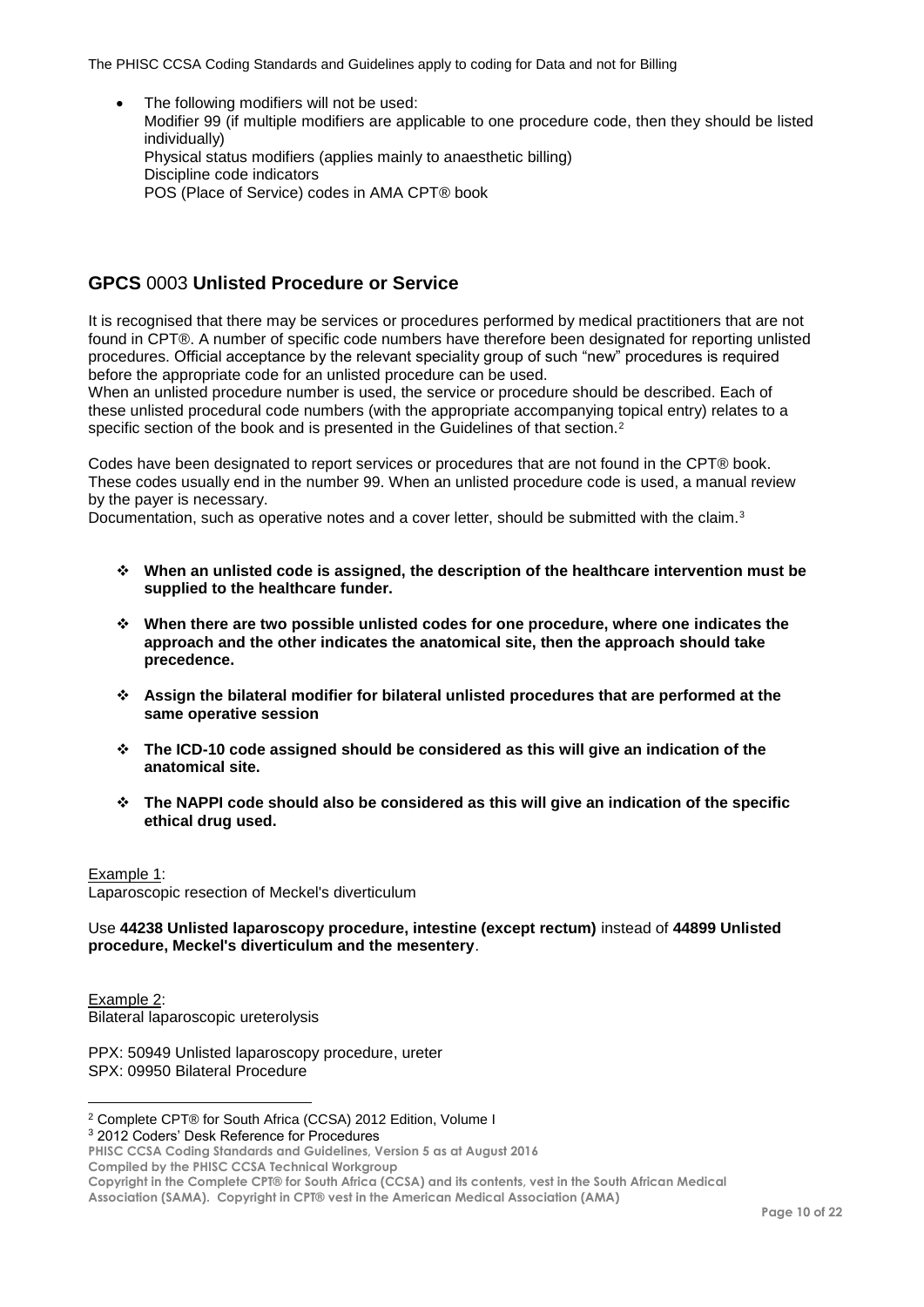## <span id="page-10-0"></span>**GPCS** 0004 **General Principles of CCSA Coding for data purposes**

- 1. Refer to existing guidelines within the CCSA book (Volume 1)
	- o Unbundling of Codes
	- o Add-on Codes
	- o Separate Procedure
	- o Surgical Destruction
	- o Special Report
- 2. Obtain detailed information from the medical record in order to assign an accurate code.
- $\clubsuit$  Documentation in medical records is the basis for communication between health professionals. It informs of the care provided, the treatment and care planned and the outcome of that care as a continuous and contemporaneous record. Documentation enables health professionals and other care providers to use accurate, consistent data and care goals to facilitate continuity of care. Clear, complete, accurate and factual documentation provides a reliable permanent record of patient care and is an accurate record of that history of the patient's health care.<sup>4</sup>
- 3. The term Physician will be replaced by Medical Practitioner.
- 4. Healthcare Providers and Funders can utilize an agreed set of CCSA codes within a contractual agreement.
- 5. These standards and guidelines are not prescriptive on the place of service.
- 6. Make reference to the coding rules, guidelines and tips available in Volume I
- 7. When assigning codes for multiple procedures e.g. multiple lesions, ventilation days etc. assign codes as per the CCSA rules. Capturing of this information is at the individual healthcare provider or healthcare funder discretion based on business requirements and system capability.
- 8. Default to the smallest size, least number, lowest complexity etc. if the information is insufficient.

## <span id="page-10-1"></span>**GPCS** 0005 **Updating of the PHISC CCSA Coding Standards and Guidelines Document**

The PHISC CCSA Coding Standards and Guidelines document will be updated annually unless an urgent change is required. Any requests for updates, corrections and amendments can be submitted to the PHISC Clinical Coding sub-committee.

A summary of changes will be compiled and included in the SA coding standards document after each update. A three month period will be allowed for the implementation of any operational changes and a six month period for any system related changes. A standard which is no longer valid will be removed. The standard number will not be re-used.

The latest version of the PHISC CCSA Coding Standards and Guidelines document will be available on the PHISC website [\(www.phisc.org.za\)](http://www.phisc.org.za/).

The latest version must be referenced and used together with the latest CCSA volumes or electronic version when coding and / or facilitating a coding course in the medical and or health insurance environment of SA.

**PHISC CCSA Coding Standards and Guidelines, Version 5 as at August 2016 Compiled by the PHISC CCSA Technical Workgroup**

 $\overline{a}$ 

<sup>4</sup> Guidelines for Medical Record and Clinical Documentation, WHO-SEARO Coding Workshop, September 2007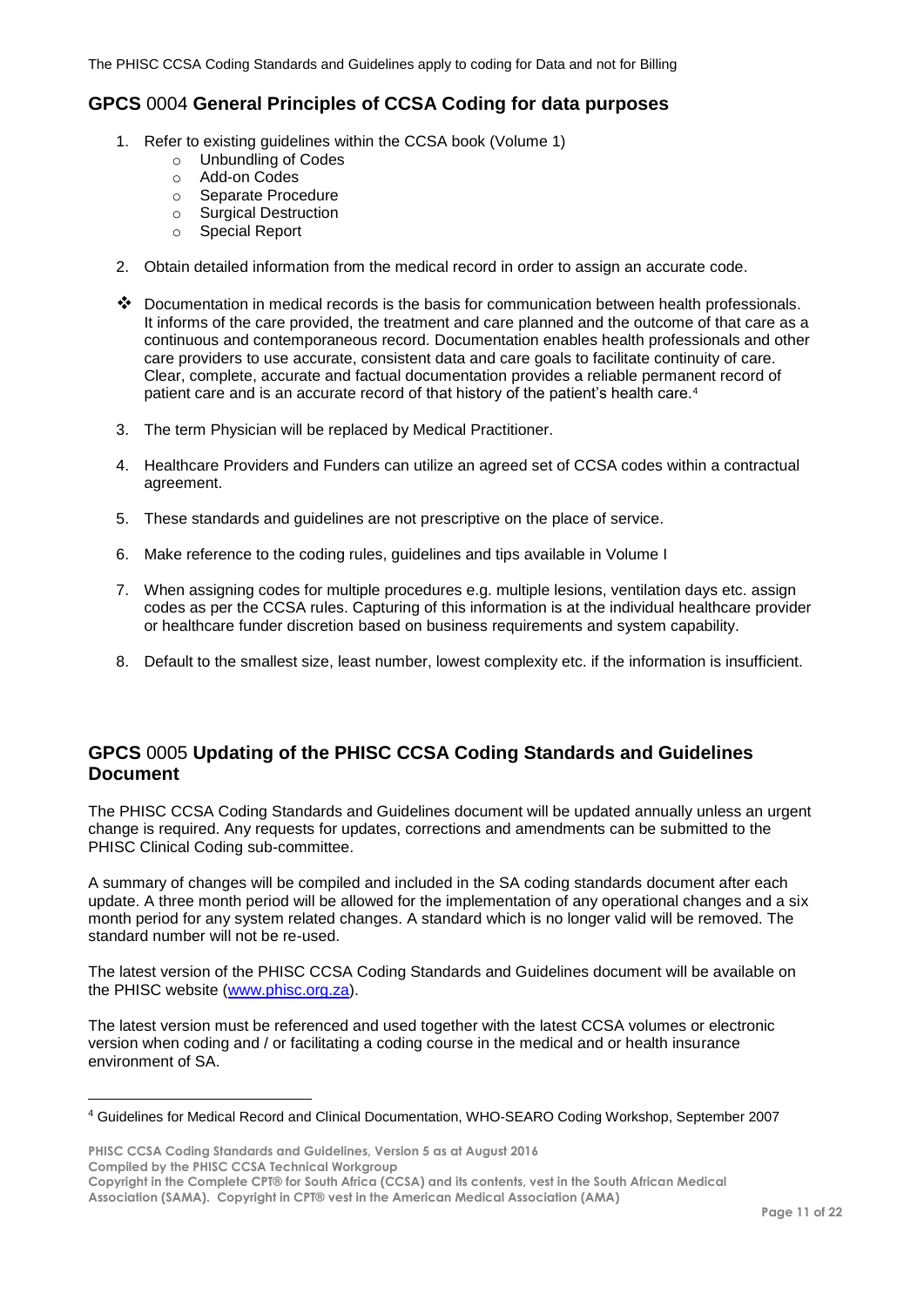## <span id="page-11-0"></span>**GPCS** 0006 **Paper and Electronic Claims containing CCSA Codes**

CCSA code descriptions must not be displayed in order to maintain a patient's privacy and confidentiality. 5

## <span id="page-11-1"></span>**GPCS** 0007 **Reference to CCSA and CPT®**

CCSA and CPT® must be referenced correctly in any documentation or communication, as per the relevant SAMA or AMA license agreement held by each user.

When incorporating CPT® content into other works, please place the following notices prior to initial display of CPT® content:

"CPT® copyright 2014 American Medical Association. All rights reserved. CPT® is a registered trademark of the American Medical Association."

Please note that the use or reprinting of CPT® content in any product or publication requires a license. For more information about the licenses available, see CPT® License Information. [http://www.ama-assn.org/ama/pub/physician-resources/solutions-managing-your-practice/coding-billing](http://www.ama-assn.org/ama/pub/physician-resources/solutions-managing-your-practice/coding-billing-insurance/cpt/cpt-products-services/licensing/information.page)[insurance/cpt/cpt-products-services/licensing/information.page](http://www.ama-assn.org/ama/pub/physician-resources/solutions-managing-your-practice/coding-billing-insurance/cpt/cpt-products-services/licensing/information.page)

Copyright in the Complete CPT® for South Africa (CCSA) and its contents, vest in the South African Medical Association (SAMA). Copyright in CPT® vest in the American Medical Association (AMA). Please refer to Appendix A for the terms and conditions for the use of CCSA for training purposes.

### <span id="page-11-2"></span>**GPCS** 0008 **CCSA Code to be assigned when a procedure approach is not described as "open" or "laparoscopic"**

The environment within which coding is done should not allow for the use of a default code. The details of the intervention need to be investigated to establish if the approach was open or laparoscopic in order for the appropriate code to be assigned. This ties in with the principles in our Coders' Code of Ethics.

**PHISC CCSA Coding Standards and Guidelines, Version 5 as at August 2016 Compiled by the PHISC CCSA Technical Workgroup Copyright in the Complete CPT® for South Africa (CCSA) and its contents, vest in the South African Medical Association (SAMA). Copyright in CPT® vest in the American Medical Association (AMA)** <sup>5</sup> Reference: Minutes of the PHISC Clinical Coding Subcommittee Meeting (Thursday, 21 May 2015)

 $\overline{a}$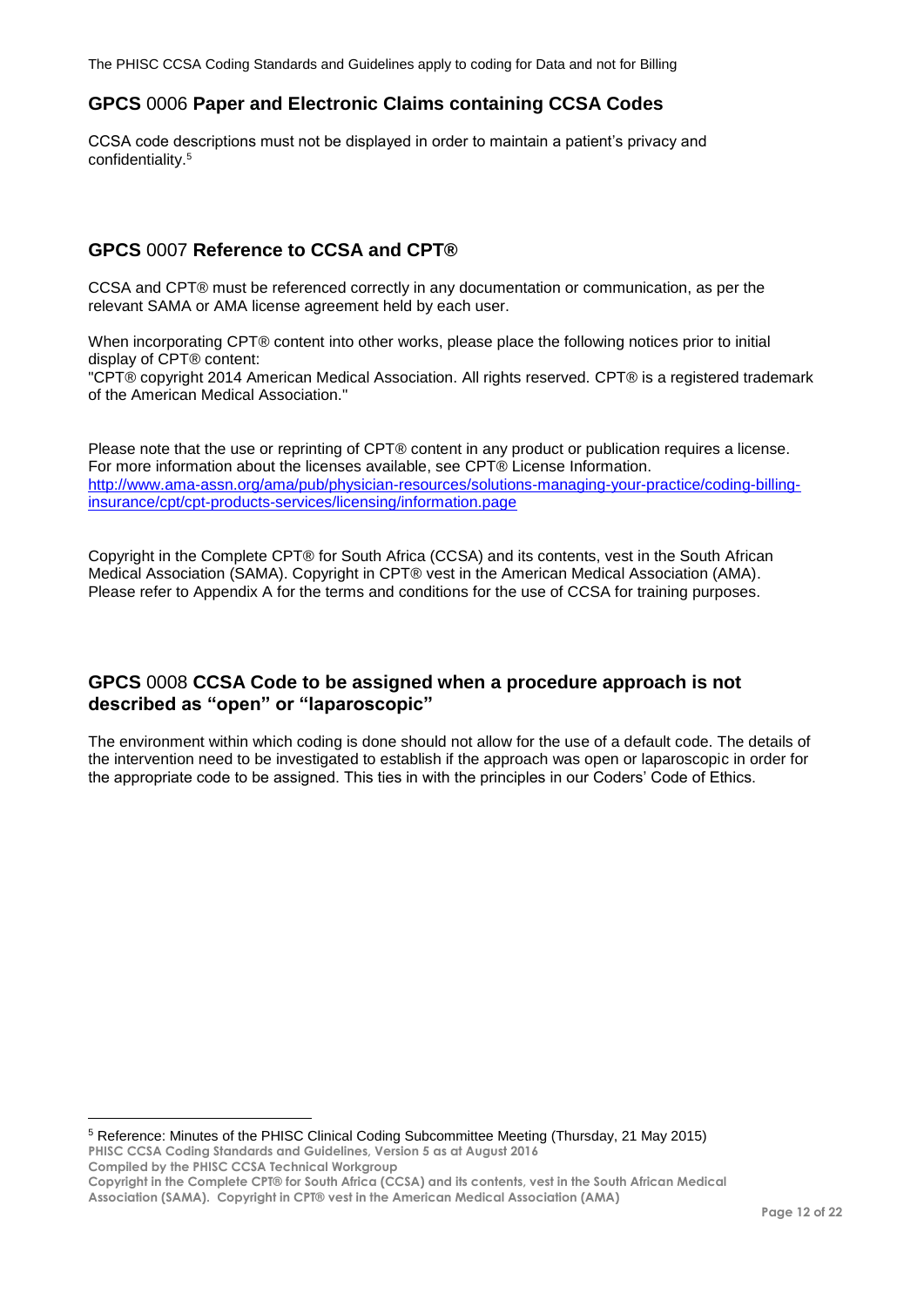### <span id="page-12-0"></span>**GPCS** 0009 **Coding of a Laparoscopic procedure which converts to an Open procedure**

The open procedure must be assigned followed by the laparoscopic procedure and a modifier to indicate that the laparoscopic procedure was discontinued.

#### **Sequencing of modifiers**

- A modifier should always follow the code that it is modifying.
- There is no specific sequencing for more than one modifier per procedure.

Example 1: A laparoscopic cholecystectomy converted to an open cholecystectomy. PPX: 47600 Cholecystectomy SPX: 47652 Laparoscopy, surgical; cholecystectomy SPX: 09953 Discontinued Procedure

#### Example 2:

Attempted endoscopic carpal tunnel release proceeded to an open procedure. PPX: 64721 Neuroplasty and/or transposition; median nerve at carpal tunnel SPX: 29848 Endoscopy, wrist, surgical, with release of transverse carpal ligament SPX: 09953 Discontinued Procedure

**09953 Discontinued Procedure:** Under certain circumstances, the medical practitioner may elect to terminate a surgical or diagnostic procedure. Due to extenuating circumstances or those that threaten the wellbeing of the patient, it may be necessary to indicate that a surgical or diagnostic procedure was started but discontinued. This circumstance may be reported by adding modifier 09953 to the code reported by the medical practitioner for the discontinued procedure. **Note: This modifier is not used to report the elective cancellation of a procedure prior to the patient's anaesthesia induction and/or surgical preparation in the operating suite.**

Modifier 09953 is used to denote a surgical or diagnostic procedure terminated by the physician because of concerns about the procedure's impact on the patient's wellbeing. Add modifier 09953 to the code for the discontinued procedure. This code can only be used if the procedure was discontinued after anaesthesia was administered and/or the patient was prepped in the operating suite.

#### Example 3:

The planned procedure was a total thyroidectomy for malignancy with radical neck dissection. The surgeon attempted the procedure. The planned procedure was terminated due to the extensive, unresectable disseminated invasive tumour.

PPX: 60254 Thyroidectomy, total or subtotal for malignancy; with radical neck dissection SPX: 09953 Discontinued Procedure

 Please refer to **SSCS** 2000 **Musculoskeletal System** (20005 – 29999) for an open procedure that follows a diagnostic endoscopy on the same site.

One should take into account if the procedure was performed on the same side (i.e. right or left)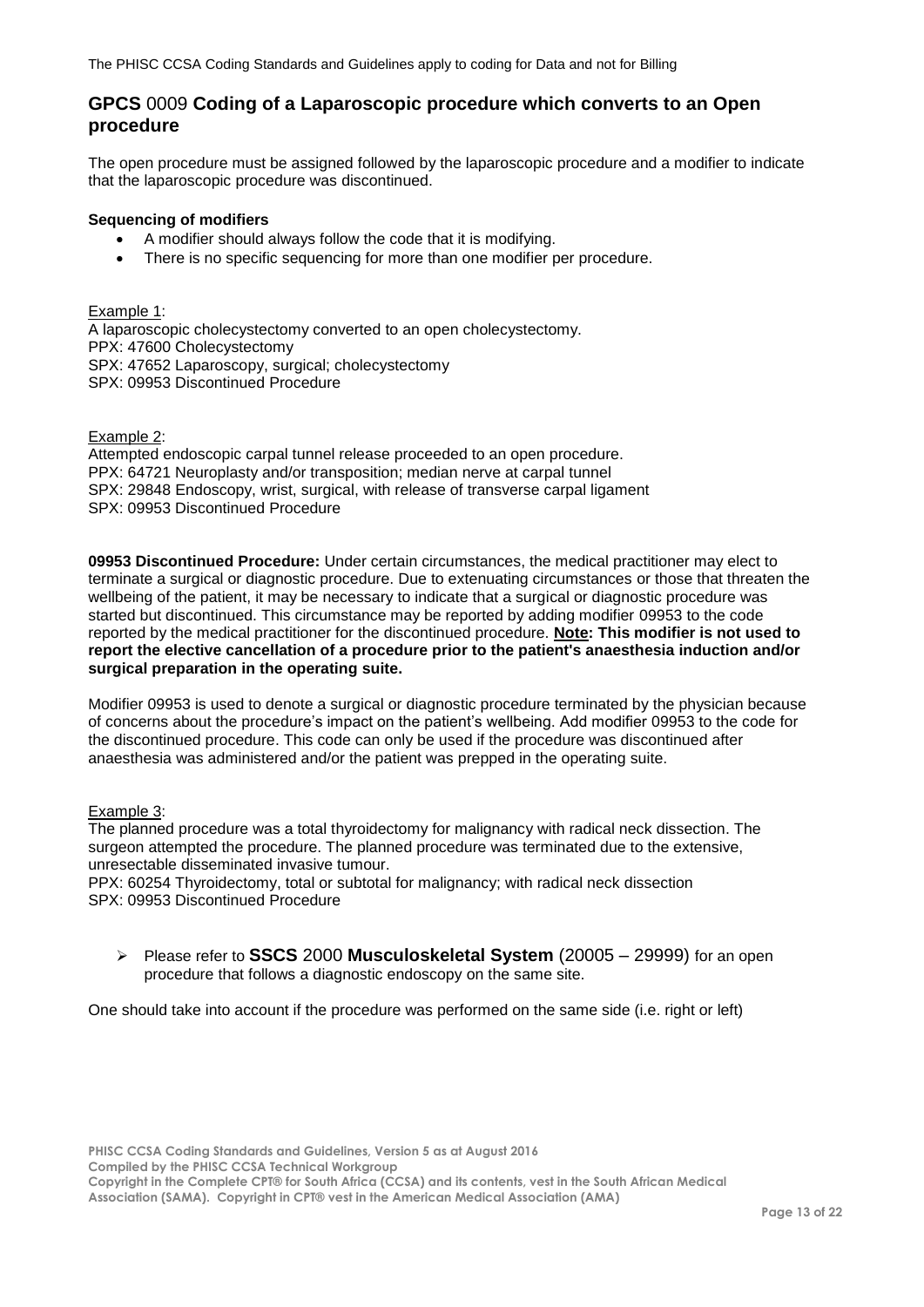### <span id="page-13-0"></span>**PHISC CCSA Section Specific Coding Standards and Guidelines**

## <span id="page-13-1"></span>**SSCS** 9900 **Evaluation and Management Services** (99201 – 99499)

Evaluation and management services codes are currently not utilised for data purposes and thus no standards are recommended for this section.

### <span id="page-13-2"></span>**SSCS** 0000 **Anaesthesia** (00100 – 01999)

Anaesthetic codes are currently not utilised for data purposes and thus no other standards or guidelines are recommended for this section.

## <span id="page-13-3"></span>**SSCS** 1000 **General** (10021 – 10022)

There are no specific South African data standards for this section.

### <span id="page-13-4"></span>**SSCS** 1000 **Integumentary System** (10040 – 19499)

In order to assign an appropriate code specific information is required e.g. size, depth, diameter etc.

- a) Obtain the information from the medical practitioner.
- b) If this information is not available:
- $\circ$  Default to the smallest size, least number, lowest complexity etc.
- $\circ$  Default to benign if there is no indication of the type of tissue / morphology and there is no indication given by the assigned ICD-10 code.

### <span id="page-13-5"></span>**SSCS** 2000 **Musculoskeletal System** (20005 – 29999)

When a diagnostic endoscopy/arthroscopy is followed by an open procedure on the same site, assign a code for the open surgical procedure as the primary procedure (PPX) and a code for the diagnostic endoscopy/arthroscopy as the secondary procedure (SPX).

Example:

Patient had a diagnostic arthroscopy of the knee which was followed by an arthrotomy with a meniscus repair.

PPX: 27403 Arthrotomy with meniscus repair, knee

SPX: 29870 Arthroscopy, knee, diagnostic, with or without synovial biopsy (separate procedure)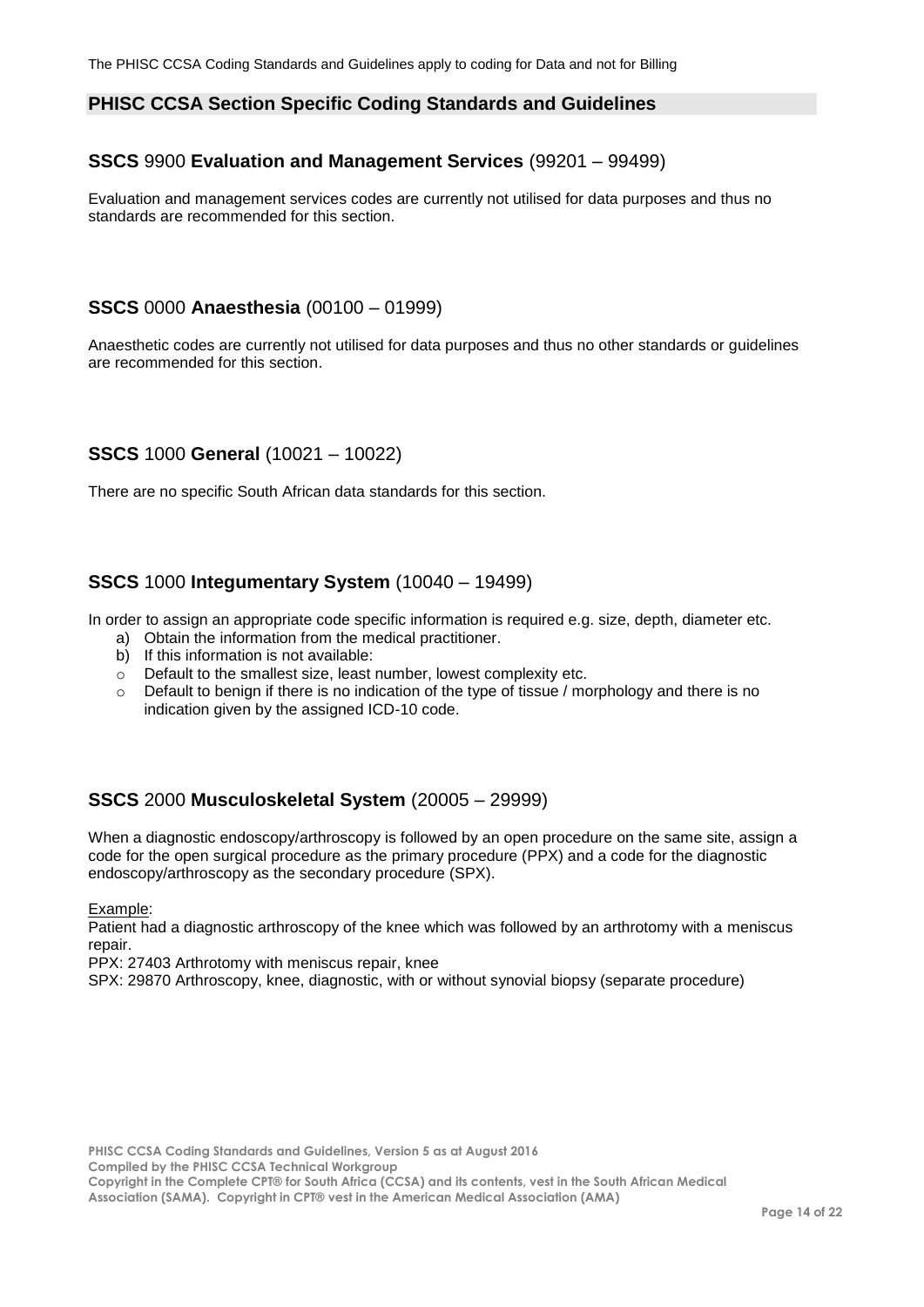## <span id="page-14-0"></span>**SSCS** 3000 **Respiratory System** (30000 – 32999)

There are no specific South African data standards for this section.

## <span id="page-14-1"></span>**SSCS** 3300 **Cardiovascular System** (33010 – 37799)

There are no specific South African data standards for this section.

## <span id="page-14-2"></span>**SSCS** 3800 **Haemic and Lymphatic Systems** (38100 – 38999)

There are no specific South African data standards for this section.

### <span id="page-14-3"></span>**SSCS** 3900 **Mediastinum and Diaphragm** (39000 – 39599)

There are no specific South African data standards for this section.

## <span id="page-14-4"></span>**SSCS** 4000 **Digestive System** (40490 – 49999)

CPT® / CCSA Codes 46700 Anoplasty, plastic operation for stricture; adult and 46705 Anoplasty, plastic operation for stricture; infant

 $\triangleright$  Do not apply an adult age edit to 46700 as there is no code for an "anoplasty, plastic operation for stricture" for a child (not considered an infant).

### <span id="page-14-5"></span>**SSCS** 5000 **Urinary System** (50010 – 53899)

#### **Ureterolysis**

It would be appropriate to assign the unlisted laparoscopic CCSA code 50949 Unlisted laparoscopy procedure, ureter if separately identifiable and performed with another procedure.

#### **Guideline for:**

CPT® / CCSA Code 52214 Cystourethroscopy, with fulguration (including cryosurgery or laser surgery) of trigone, bladder neck, prostatic fossa, urethra, or periurethral glands

 $\triangleright$  This code is not gender specific, it can be assigned for both male and female patients.

**PHISC CCSA Coding Standards and Guidelines, Version 5 as at August 2016 Compiled by the PHISC CCSA Technical Workgroup Copyright in the Complete CPT® for South Africa (CCSA) and its contents, vest in the South African Medical Association (SAMA). Copyright in CPT® vest in the American Medical Association (AMA)**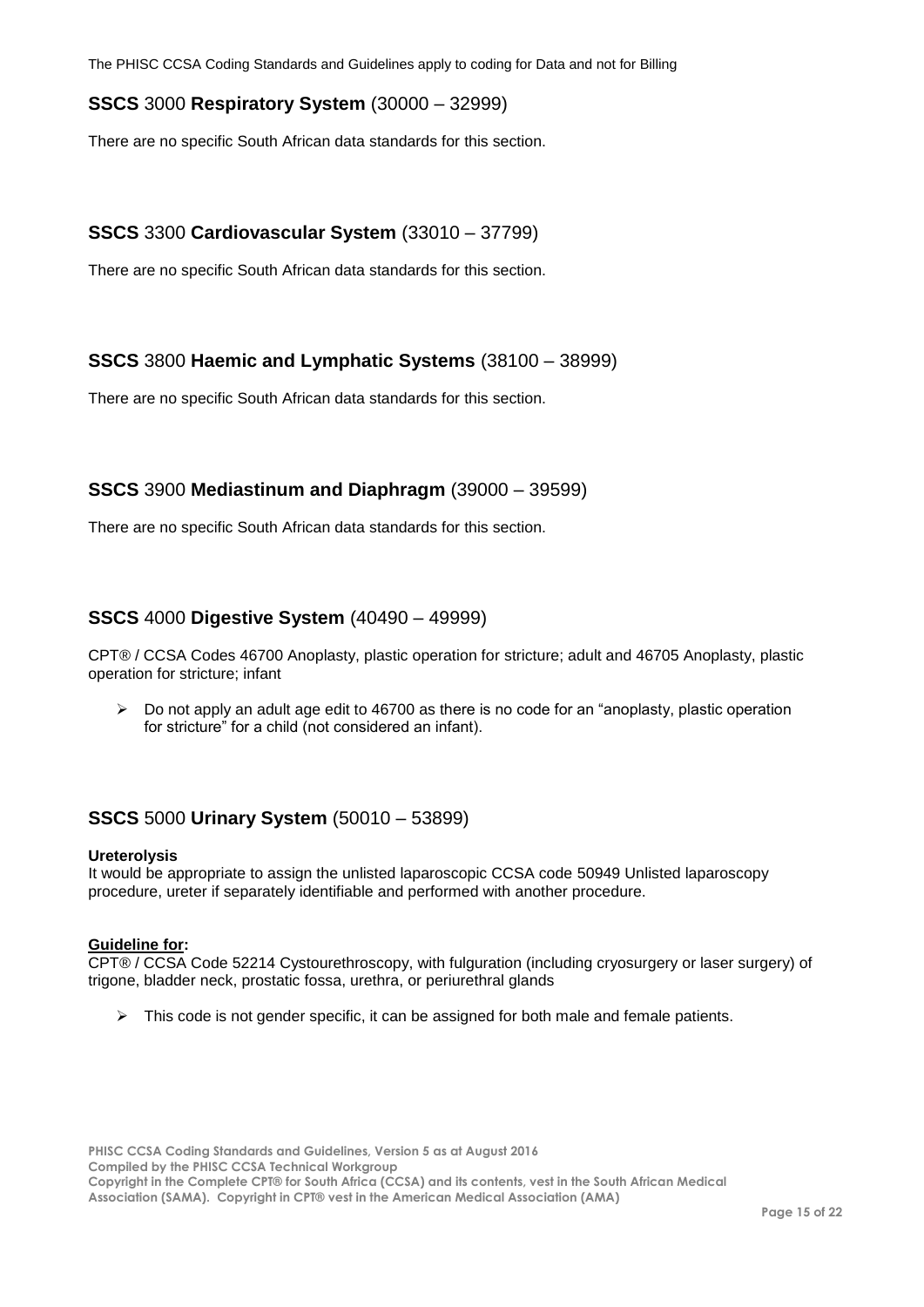## <span id="page-15-0"></span>**SSCS** 5400 **Male Genital System** (54000 – 55899)

There are no specific South African data standards for this section.

### <span id="page-15-1"></span>**SSCS** 5500 **Reproductive System Procedures** (55920)

There are no specific South African data standards for this section

### <span id="page-15-2"></span>**SSCS** 5500 **Intersex Surgery** (55970 – 55980)

There are no specific South African data standards for this section

### <span id="page-15-3"></span>**SSCS** 5600 **Female Genital System** (56405 – 58999)

#### **Laparoscopic ovarian drilling (ovarian diathermy) for Polycystic Ovary Syndrome (PCOS)**

The CCSA code 58662 Laparoscopy, surgical; with fulguration or excision of lesions of the ovary, pelvic viscera, or peritoneal surface by any method should be used for laparoscopic ovarian drilling for Polycystic Ovary Syndrome (PCOS).

#### **This code should not be used for laparoscopic ovarian drilling for other reasons.**

#### **Labial reduction**

15839 Excision, excessive skin and subcutaneous tissue (includes lipectomy); other area is the appropriate code to use for labial reduction. 56620 Vulvectomy simple; partial should not be used for labial reduction.

### <span id="page-15-4"></span>**SSCS** 5900 **Maternity Care and Delivery** (59000 – 59899)

#### **Guideline:**

The following codes should be treated in the same way as the evaluation and management services codes and should not be utilized for data purposes. No standards are recommended for these codes.

- o 59425 Ante-partum care only; 4-6 visits
- o 59426 Ante-partum care only; 7 or more visits
- o 59430 Post-partum care only (separate procedure)

**PHISC CCSA Coding Standards and Guidelines, Version 5 as at August 2016 Compiled by the PHISC CCSA Technical Workgroup Copyright in the Complete CPT® for South Africa (CCSA) and its contents, vest in the South African Medical Association (SAMA). Copyright in CPT® vest in the American Medical Association (AMA)**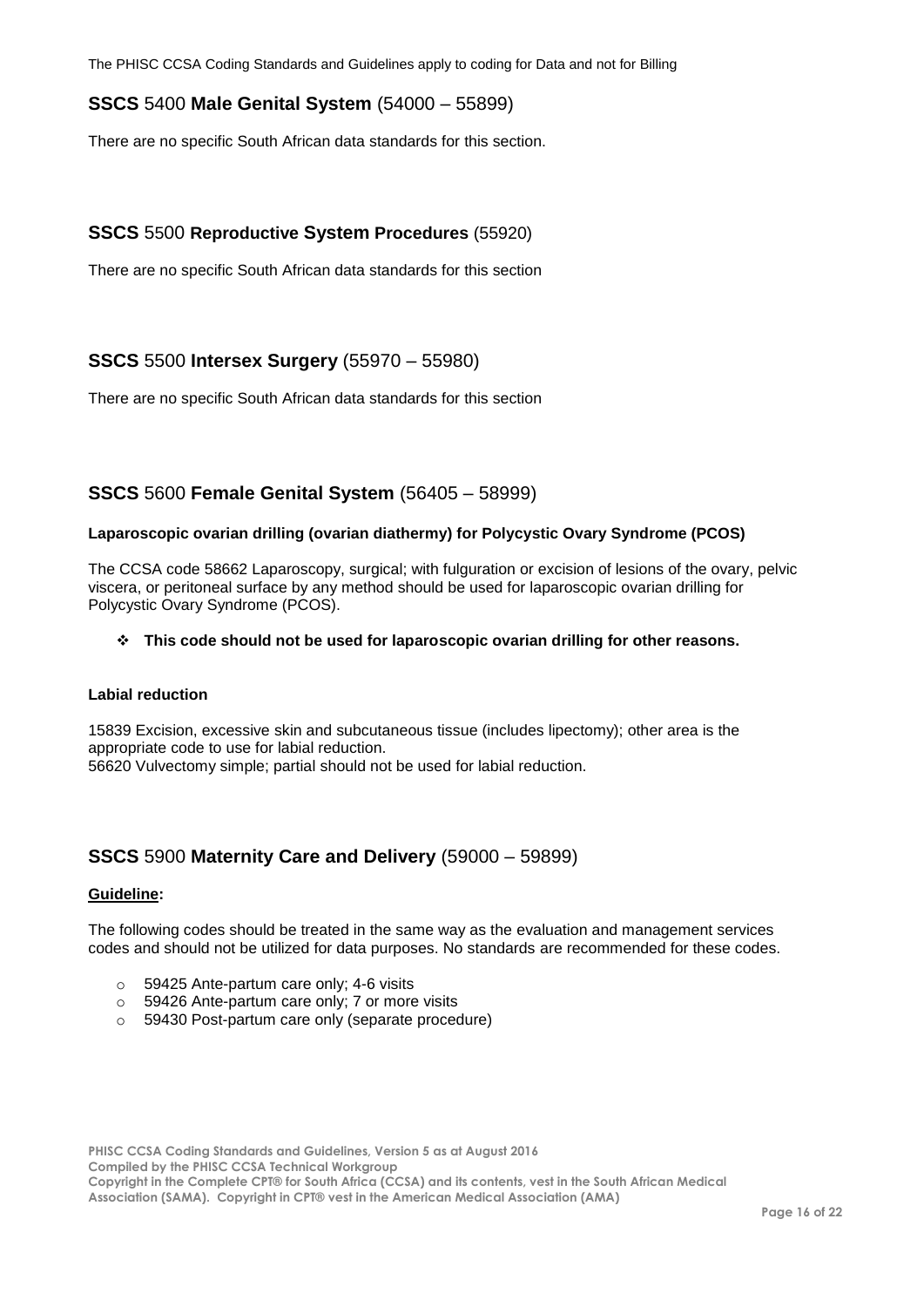#### **Fetal Procedures / Surgery in Utero**

Assign the unlisted CCSA code where there is no specific procedure code as per GPCS 0003 Unlisted Procedure or Service.

#### **Fetoscopic laser therapy for treatment of twin-to-twin transfusion syndrome**

Assign 59072 Foetal umbilical cord occlusion, including ultrasound guidance for fetoscopic laser therapy for the treatment of twin-to-twin transfusion syndrome.

### <span id="page-16-0"></span>**SSCS** 6000 **Endocrine System** (60000 – 60699)

#### **Guideline:**

#### **Trans-sphenoidal drainage of the Pituitary Gland**

The notes in the Endocrine chapter refer the coder to the Neurosurgery chapter for procedures carried out on the Pituitary gland (an endocrine gland).

Within that chapter, (the Neurosurgery chapter), the trans-sphenoidal drainage of this endocrine gland would need to be coded as an "unlisted procedure, nervous system", in the absence of both a specific code for this procedure, as well as the absence of an unlisted neuro-endoscopy code. Should either an unlisted neuro-endoscopy code, or a specific code for this procedure become available in any future publication of the coding books, that code would take precedence over the "unlisted procedure, nervous system", in the coding of this procedure.

### <span id="page-16-1"></span>**SSCS** 6100 **Nervous System** (61000 – 64999)

CSSA codes for injections within the Spine and Spinal Cord section should be used for pain management rather than the administration of an anaesthetic.

Codes for facet joint injection and epidural injections should be assigned if this is the reason for admission. These codes can be used for data management.

### <span id="page-16-2"></span>**SSCS** 6500 **Eye and Ocular Adnexa** (65091 – 68899)

#### **Removal of corneal stitches under microscope**

The following CCSA codes are appropriate to use for the removal of corneal stitches under microscope:

15850 Removal of sutures under anaesthesia (other than local), same surgeon 15851 Removal of sutures under anaesthesia (other than local), other surgeon

### <span id="page-16-3"></span>**SSCS** 6900 **Auditory System (69000 – 69979)**

#### There are no specific South African data standards for this section

**PHISC CCSA Coding Standards and Guidelines, Version 5 as at August 2016 Compiled by the PHISC CCSA Technical Workgroup Copyright in the Complete CPT® for South Africa (CCSA) and its contents, vest in the South African Medical Association (SAMA). Copyright in CPT® vest in the American Medical Association (AMA)**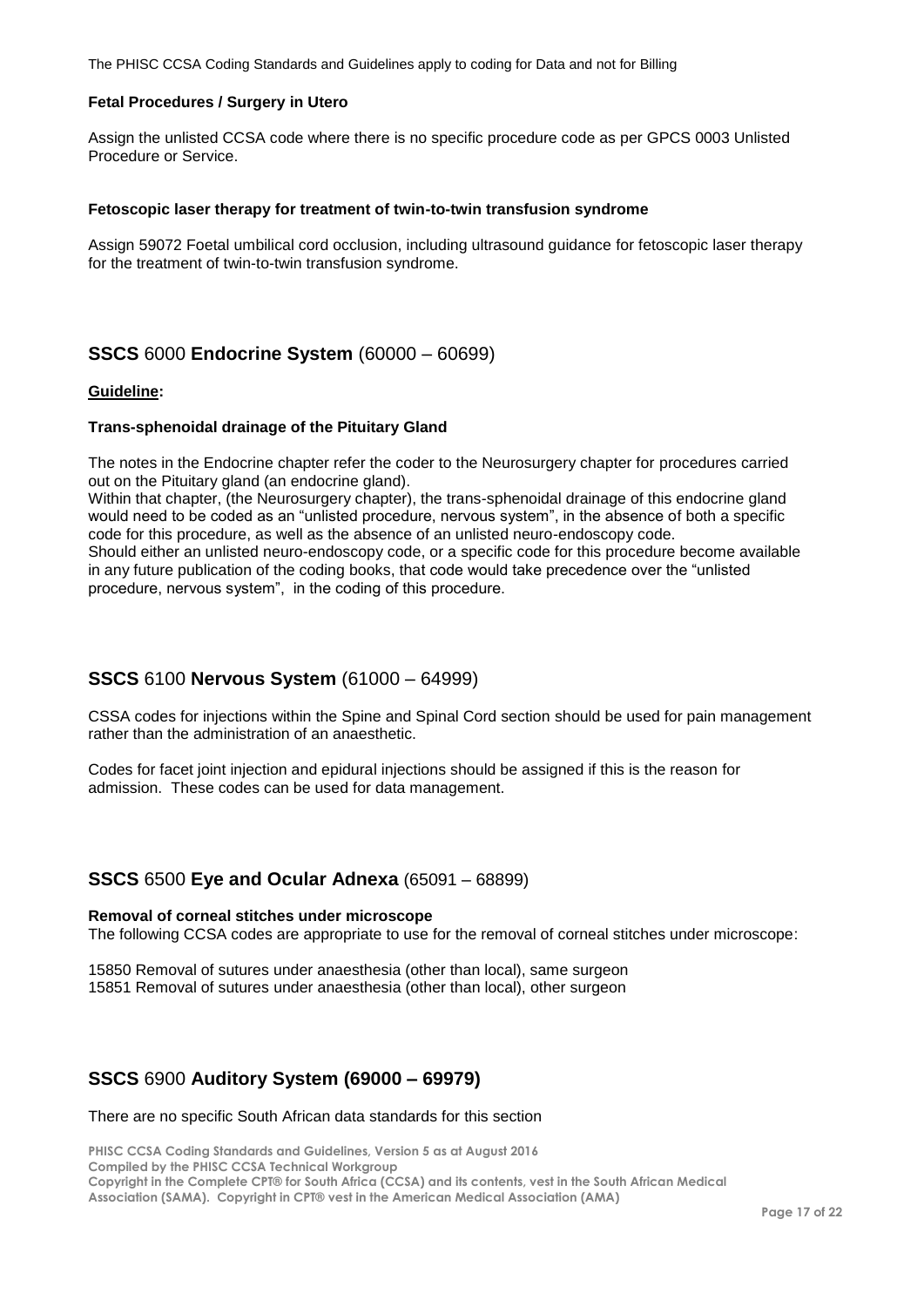## <span id="page-17-0"></span>**SSCS** 7000 **Radiology (70000 – 79999)**

Capturing of this information is at the individual healthcare provider or healthcare funder discretion based on business requirements.

#### **Guideline for:**

CPT® / CCSA Code 76872 Ultrasound, transrectal;

 $\triangleright$  This code is not gender specific, it can be assigned for both male and female patients

### <span id="page-17-1"></span>**SSCS** 8000 **Pathology and Laboratory (80047 – 89398)**

There are no specific South African data standards for this section

### <span id="page-17-2"></span>**SSCS** 9000 **Medicine (90281 – 99607)**

Capturing of this information is at the individual healthcare provider or healthcare funder discretion based on business requirements.

## <span id="page-17-3"></span>**SSCS** 0000F **Category II Codes (0001F – 7025F)**

This range of codes should be disregarded in the SA environment.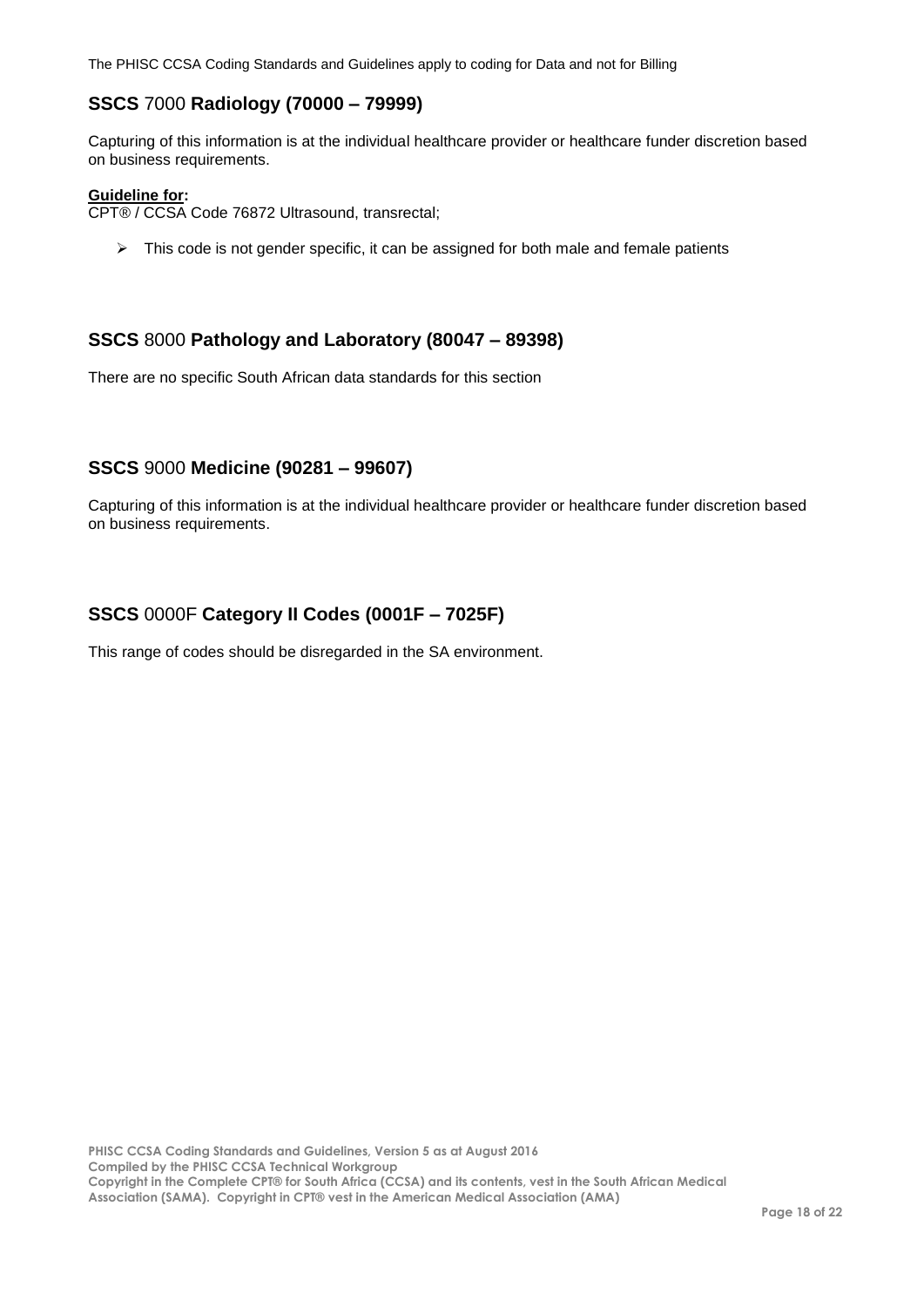# <span id="page-18-0"></span>**SSCS** 0000T **Category III Codes (0019T – 0259T)**

This section contains a set of temporary codes for emerging technology, services and procedures. Category III codes will allow data collection for these services/procedures. Use of unlisted codes does not offer the opportunity for the collection of specific data. If a Category III code is available, this code must be reported instead of a Category I unlisted code. This is an activity that is critically important in the evaluation of health care delivery and the formation of public and private policy. The use of the codes in this section will allow medical practitioners and other qualified health care professionals, insurers, health service researches and health policy experts to identify emerging technology, services and procedures for clinical efficacy, utilisation and outcomes.<sup>6</sup>

 The CCSA Coding Standards and Guidelines should apply per section or code as documented above or in the CCSA manuals.

#### Example 1:

 $\overline{a}$ 

Patient had two total disc arthroplasties performed to replace two severely damaged intervertebral discs in the lumbar region.

PPX: 22857 Total disc arthroplasty (artificial disc), anterior approach, including discectomy to prepare interspace (other than for decompression), single interspace, lumbar

SPX: 0163T Total disc arthroplasty (artificial disc), anterior approach, including discectomy to prepare interspace (other than for decompression), each additional interspace, lumbar (List separately in addition to code for primary procedure)

<sup>6</sup> Complete CPT® for South Africa (CCSA) 2012 Edition, Volume I

**PHISC CCSA Coding Standards and Guidelines, Version 5 as at August 2016 Compiled by the PHISC CCSA Technical Workgroup**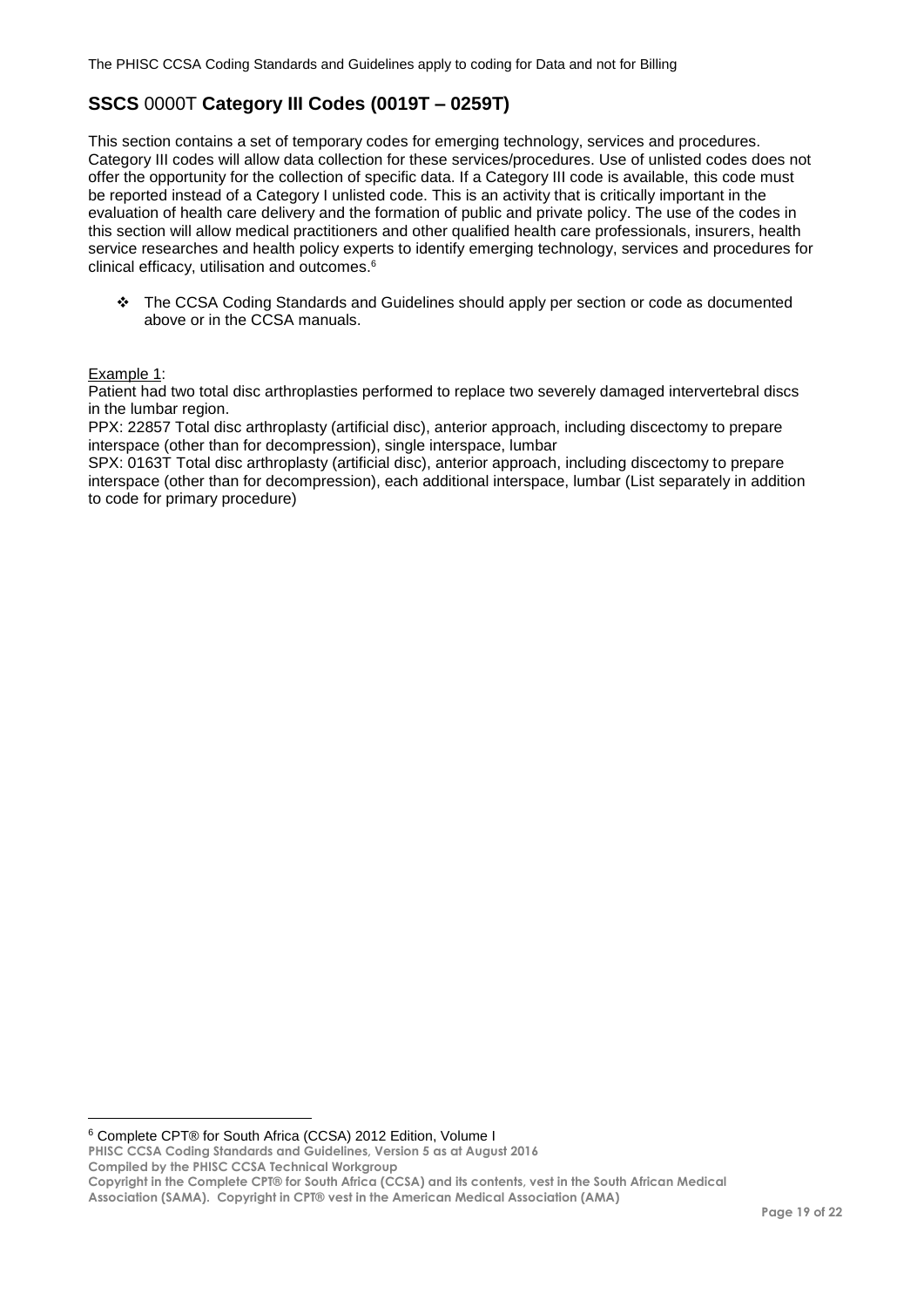### <span id="page-19-0"></span>**Definitions, Acronyms and Abbreviations**

#### **Intervention**

An action to help treat or cure a condition.

#### **Procedure**

A procedure is defined as any clinical healthcare intervention.

#### **Relative Value Unit (RVU)**

Value assigned to a procedure based on the difficulty and time consumed. Used for computing reimbursement under a relative value study<sup>7</sup>. Relative Value Units (RVU's) are allocated to most CCSA codes. They are used by some Medical Practitioners in South Africa for billing.

#### **Tariff**<sup>8</sup>

Any schedule of prices or fees.

| <b>Abbreviation</b> | <b>Term / Definition</b>                                                         |
|---------------------|----------------------------------------------------------------------------------|
| AMA                 | American Medical Association                                                     |
| <b>CPT®</b>         | Current Procedural Terminology                                                   |
| <b>CCSA</b>         | Complete CPT® for South Africa                                                   |
|                     | International Statistical Classification of Diseases and Related Health Problems |
| $ICD-10$            | 10 <sup>th</sup> Revision                                                        |
| <b>NAPPI</b>        | National Pharmaceutical Product Index                                            |
| <b>PHISC</b>        | Private Healthcare Information Standards Committee                               |
| <b>PPX</b>          | <b>Primary Procedure</b>                                                         |
| <b>RVU</b>          | <b>Relative Value Unit</b>                                                       |
| <b>SAMA</b>         | South African Medical Association                                                |
| <b>SPX</b>          | Secondary Procedure                                                              |

<sup>8</sup> Farlex dictionary

 $\overline{a}$ 

<sup>7</sup> Reference: 2013 Coders' Desk Reference for Procedures

**PHISC CCSA Coding Standards and Guidelines, Version 5 as at August 2016**

**Compiled by the PHISC CCSA Technical Workgroup**

**Copyright in the Complete CPT® for South Africa (CCSA) and its contents, vest in the South African Medical** 

**Association (SAMA). Copyright in CPT® vest in the American Medical Association (AMA)**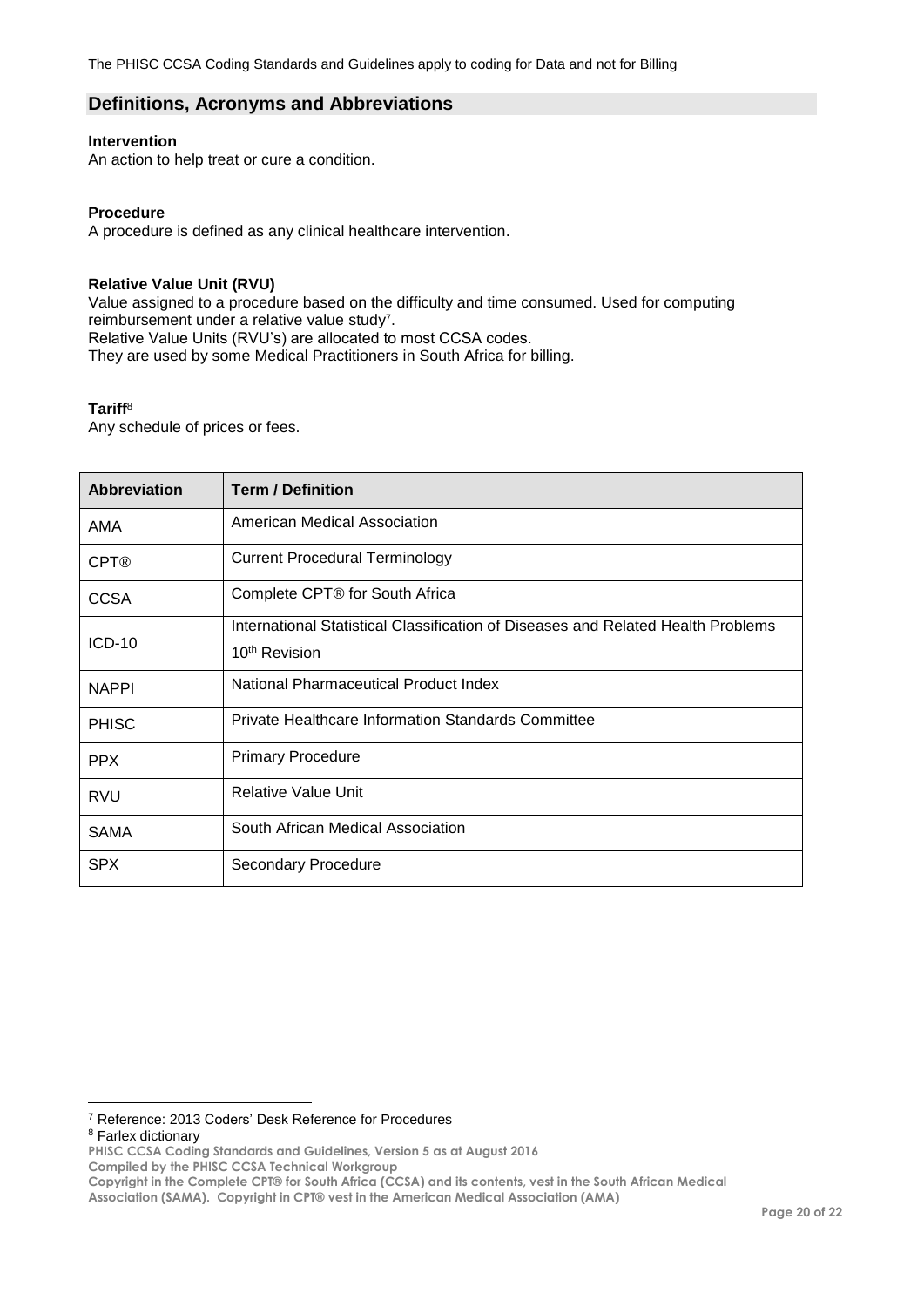## <span id="page-20-0"></span>**Appendix A**

## <span id="page-20-1"></span>**Terms and conditions for the Use of CCSA for training purposes**

Permission was granted by the American Medical Association (AMA) to SAMA, for the use of the Complete CPT® for South Africa (CCSA), for training purposes.

The SA Medical Association (SAMA) is responsible to ensure that the copyright of the Current Procedural Terminology (CPT®) in South Africa is not infringed by any party.

Therefore:

- 1. SAMA must review and approve the training manual prior to final publication and distribution of same in order to ensure that no infringement of intellectual property rights has occurred. This approval will not, however, constitute a formal endorsement of the training manual by SAMA.
- 2. Under no circumstances may copies be made of the information or text contained in the CCSA. It is permissible to make cross references to relevant portions of the CCSA within the text of the training manual.
- 3. The CCSA books must be used in conjunction with the training manual. CCSA books will be made available to students at a discounted price. The discounted rate will only be applicable to students who are properly registered to participate in the training and this registration must be formally confirmed by the trainer / training company.
- 4. SAMA will not levy or charge any fees to provide the review and approval as referred in clause 1. The review and approval will be performed by SAMA within ten (10) working days after receipt of the manual from the trainer / training company.
- 5. The intellectual property in the training manual vests solely with in trainer/training company.
- 6. SAMA will not, under any circumstances, make any information in the training manual available to any third party.
- 7. Training manuals should be forwarded to SAMA on CD or in a PDF file format.
- 8. Training manuals forwarded to SAMA, must be version controlled. If any changes are made in the training material, a copy of the training manual must again be forwarded to SAMA for approval.

These Term and Conditions only apply to training companies, their employees, representatives, agents and sub-contractors.

Where training makes reference to the CCSA, but does not distribute, copy or lend the CCSA to the trainees, or provide a training manual containing extracts from the CCSA, these Terms and Conditions do not apply.